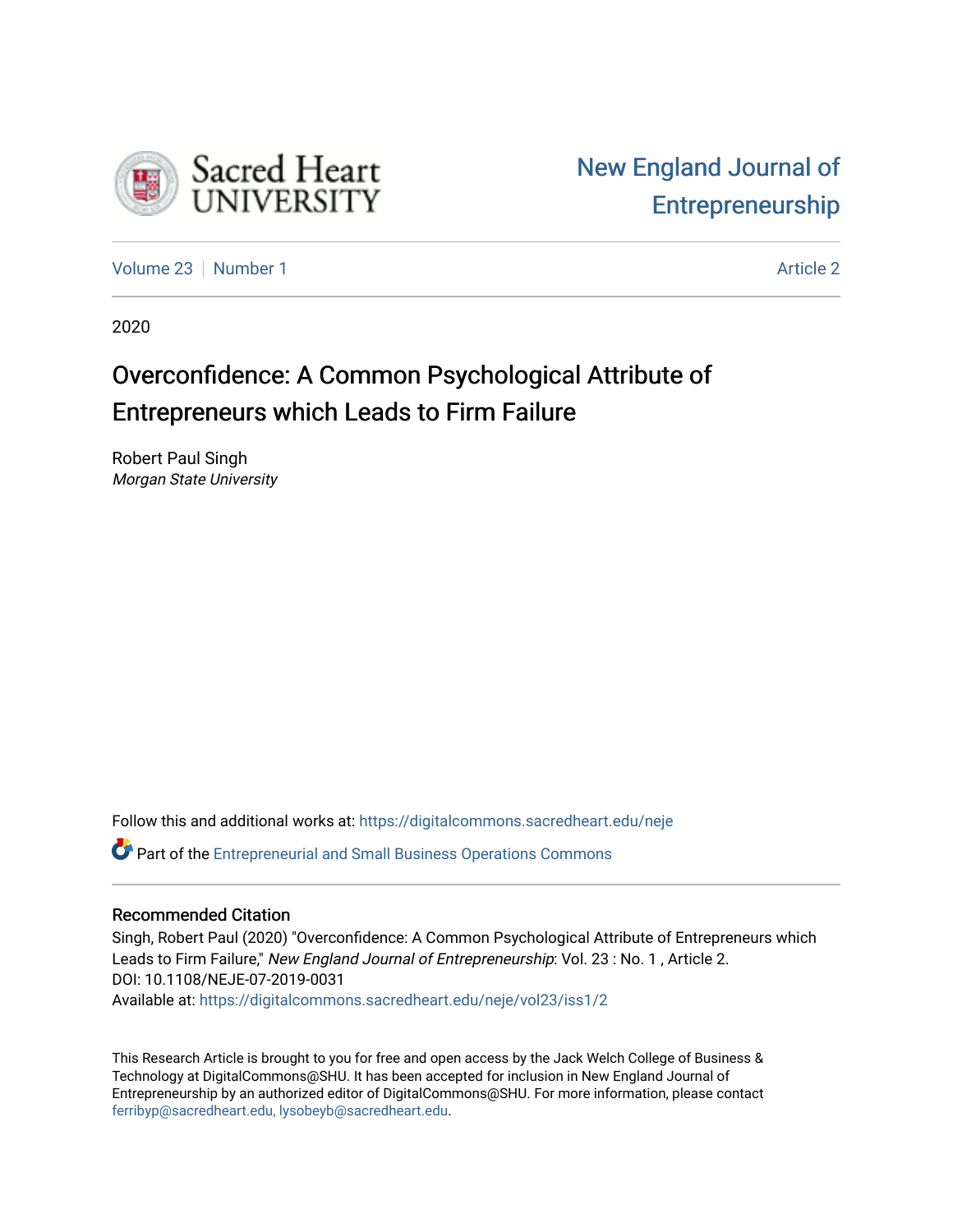#### Singh: Overconfidence: A Common Psychological Attribute

The current issue and full text archive of this journal is available on Emerald Insight at: https://www.emerald.com/insight/2574-8904.htm

# **Overconfidence**

### A common psychological attribute of entrepreneurs which leads to firm failure

Robert Paul Singh

Department of Business Administration, Morgan State University, Baltimore, Maryland, USA

#### Abstract

Purpose – There has been significant growth in entrepreneurship research over the past several decades. Yet with all of the knowledge gained and presumably improved training of would-be entrepreneurs, firm failure rates remain persistently high. It is argued here that the historical and continued research focus on successful entrepreneurs has limited the field. Entrepreneurs are often considered to possess uniquely positive capabilities relative to the general population; this paper explores the possibility that the majority of entrepreneurs suffer from overconfidence and that this leads most entrepreneurs to make "bad bets" that result in underperformance and firm failure.

Design/methodology/approach – In this paper, a qualitative review of the literature was performed. Findings – Based on the literature review, three formal propositions are developed. The first two suggest that the majority of entrepreneurs are overconfident in their personal capabilities and the prospects for their new ventures. It is then proposed that this overconfidence leads to errors in judgment that results in financial underperformance and failure found among most new ventures.

Originality/value – This paper makes an important contribution to the entrepreneurship literature by arguing that overconfidence negatively impacts pre-founding decision-making such that entrepreneurs pursue flawed opportunities. Studying the issues raised in this paper may spur new lines of research and knowledge that lead to better entrepreneurial outcomes.

Keywords Entrepreneurial overconfidence, Firm failure, Cognitions Paper type Conceptual paper

#### **Introduction**

Entrepreneurship and new venture creation shape economies and advance societies ([Schumpeter, 1934;](#page-13-0) [Wennekers and Thurik, 1999\)](#page-15-0). [Schumpeter \(1934\)](#page-13-0) believed there is no more important economic actor than the entrepreneur. This is supported by research that has shown that small businesses owned and operated by entrepreneurs create most net new jobs in the US economy ([Birch, 1987](#page-10-0); [Kirchhoff, 1997](#page-12-0); [Kirchhoff and Phillips, 1988;](#page-12-1) [Van Stel and](#page-15-1) [Storey, 2004\)](#page-15-1), and entrepreneurial activity may be responsible for up to half of the US gross domestic product ([Cornwall, 2008](#page-11-0)).

Given their importance to the society, entrepreneurs are often held in high regard and are viewed as economic heroes. [Kirzner \(1973](#page-12-2), [1979\)](#page-12-3) suggested that entrepreneurs have a unique innate ability to recognize economic disequilibria that leads to entrepreneurial opportunities. The view that entrepreneurs were somehow special relative to the general population guided early research ([Brockhaus, 1980](#page-10-1); [Kirzner, 1973;](#page-12-2) [McClelland, 1961,](#page-13-1) [1965](#page-13-2), [1987](#page-13-3); [Schumpeter,](#page-13-0) [1934;](#page-13-0) [Sexton, 2001\)](#page-13-4). More specifically, the focus of early entrepreneurship research was on the presumed positive psychological traits entrepreneurs had relative to the general population

**Entrepreneurs** and their overconfidence

25

Received 16 July 2019 Revised 31 October 2019 1 February 2020 Accepted 3 February 2020



<sup>©</sup> Robert Paul Singh. Published in New England Journal of Entrepreneurship. Published by Emerald Publishing Limited. This article is published under the Creative Commons Attribution (CC BY 4.0) licence. Anyone may reproduce, distribute, translate and create derivative works of this article (for both commercial and non-commercial purposes), subject to full attribution to the original publication and authors. The full terms of this licence may be seen at [http://creativecommons.org/licences/by/4.0/](http://creativecommons.org/licences/by/4.0/legalcode) [legalcode](http://creativecommons.org/licences/by/4.0/legalcode)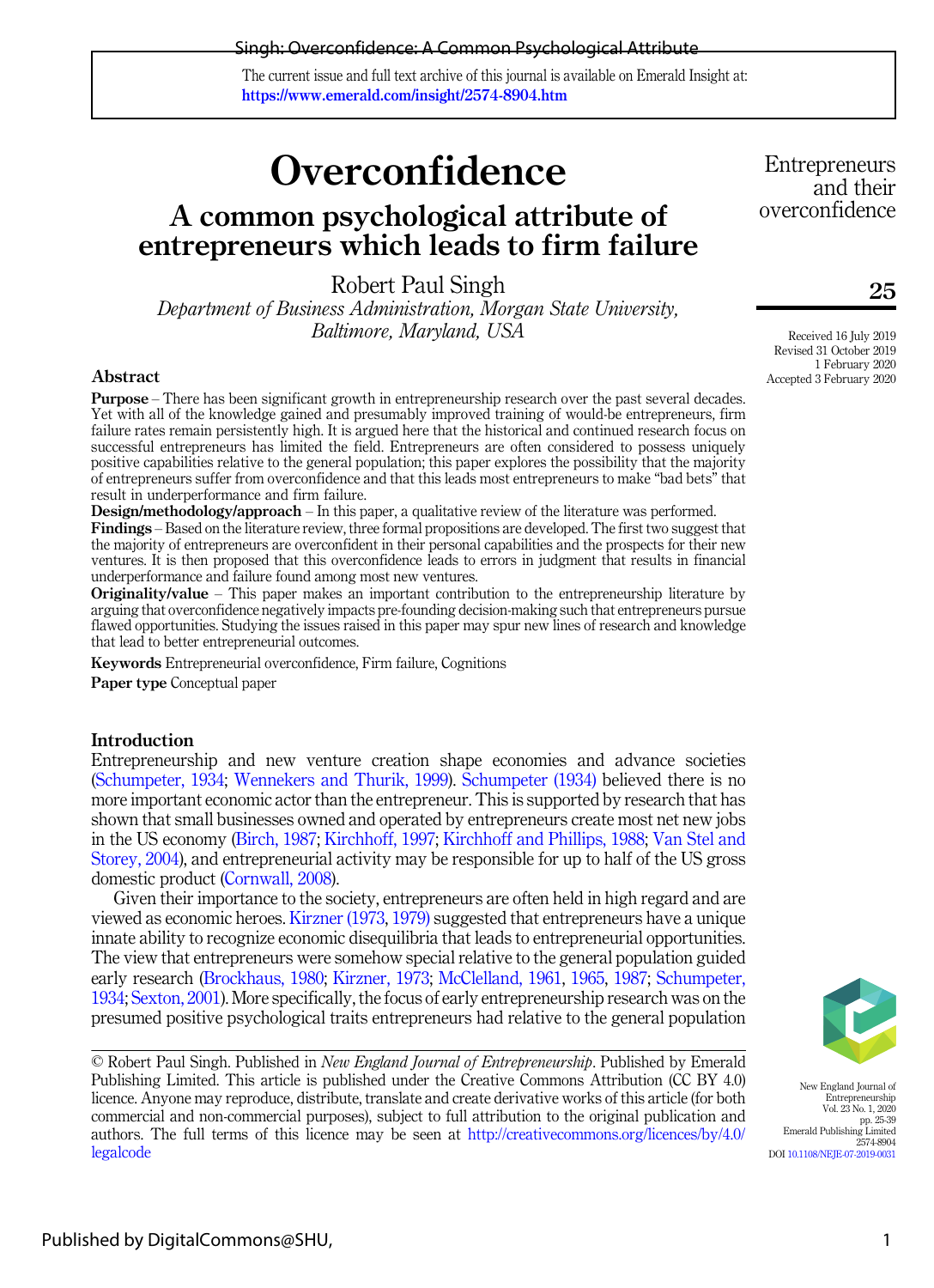**NEIE** 23,1

26

such as the need for achievement ([McClelland, 1961](#page-13-1), [1987\)](#page-13-3), risk taking propensity [\(Brockhaus,](#page-10-1) [1980\)](#page-10-1), perseverance [\(Markman](#page-12-4) et al., 2005; [McGrath, 1999](#page-13-5)), locus of control ([Brockhaus, 1982](#page-10-2); [Van de Ven](#page-14-0) et al., 1984) and alertness to opportunities ([Kaish and Gilad, 1991;](#page-12-5) [Kirzner, 1973\)](#page-12-2).

However, decades of study and search for unique psychological traits within entrepreneurs yielded weak ([Aldrich and Wiedenmayer, 1993](#page-9-0); [Baum and Locke, 2004](#page-10-3); [Gartner, 1989](#page-11-1)) or at best mixed and inconclusive results ([Busenitz and Barney, 1997](#page-10-4); [Minor and Raju, 2004](#page-13-6); [Stewart and Roth, 2001\)](#page-14-1). Yet the pursuit and study of individual traits continues ([Leutner](#page-12-6) et al., 2014; [Obschonka and Stuetzer, 2017;](#page-13-7) Zhao et al.[, 2010](#page-15-2)), as researchers have tried to apply social cognitive theories to explore whether entrepreneurs use distinctive patterns of thinking in the new venture creation process [\(Baron and Ward,](#page-10-5) [2004](#page-10-5); [Fischer and Reuber, 2011](#page-11-2)). Similarly, popular entrepreneurship textbooks continue to describe entrepreneurs as having unique skills such as enhanced levels of imagination ([Mariotti and Glackin, 2015](#page-12-7)), cognitive adaptability ([Hisrich](#page-12-8) *et al.*, 2019) and future orientation and tolerance for ambiguity [\(Scarborough and Cornwall, 2019\)](#page-13-8), even as the fact remains that no unique profile of a successful entrepreneur has emerged.

One of the few certainties among the majority of entrepreneurs is that they are likely to fail ([Aldrich, 1999](#page-9-1); [Cader and Leatherman, 2009;](#page-10-6) [Sarasvathy](#page-13-9) et al., 2013). Consider that in 2016, 12.3  $m$  firms were founded, but there were 10.6  $m$  firm deaths [\(BLS, 2018](#page-10-7)). Based on US government statistics over the past 25 years, the failure rate of new ventures is 20% within one year and after five years only about half survived [\(BLS, 2016\)](#page-10-8). Within six years of founding, 60% of firms will close [\(Scarborough and Cornwall, 2019](#page-13-8)). Research has also found that surviving firms often do not meet the financial expectations of founding entrepreneurs ([Gimeno](#page-11-3) et al., 1997; [Nobel, 2011](#page-13-10)). Thus, most entrepreneurs and their firms are doomed to failure and/or financial underperformance. Recognizing this, a natural question that researchers should ask is why the majority of entrepreneurs fail? Further, might it be that entrepreneurs have a common psychological attribute that explains the likelihood of failure? This possibility has been largely ignored in the literature.

There are many approaches to studying entrepreneurs but a common thread in the extant body of entrepreneurship research is the assumption that entrepreneurs are special or unique in a positive way. The central thesis of this paper is that the unsuccessful effort to find a common trait among entrepreneurs may be because there is no common positive trait. Rather, there may be a common negative trait that leads most entrepreneurs to fail. Using research and theory from the cognitive and psychological perspectives, as well as empirical results from the entrepreneurship literature, this paper proposes that the majority of entrepreneurs suffer from elevated rates of overconfidence [\(Adams and Adams, 1961](#page-9-2); [Busenitz and Barney,](#page-10-4) [1997;](#page-10-4) [Cassar, 2010;](#page-10-9) [Cooper](#page-11-4) et al., 1988; [Koellinger](#page-12-9) et al., 2007; [Singh, 2008](#page-14-2)). It is further argued that this is a psychological attribute that leads most entrepreneurs to make "bad bets" that will result in firm failure. More specifically, they are not able to properly assess market opportunities or their abilities to execute on these (flawed) opportunities, which results in firm failure. This possibility is explored in this paper as three formal propositions are developed and discussed, and the paper closes with suggestions for both practice and future research.

#### Self-efficacy and overconfidence

From a cognitive perspective, it is likely that to be successful, an entrepreneur must have high self-efficacy [\(Baum](#page-10-10) et al., 2001; [Drnovsek](#page-11-5) et al., 2010; Segal et al.[, 2005](#page-13-11); [Shane](#page-13-12) et al., 2003). There is support for a positive relationship between self-efficacy and performance outcomes [\(Bandura,](#page-10-11) [1997](#page-10-11); [Gist, 1987;](#page-11-6) [Markman](#page-12-10) et al., 2002; [Stajkovic and Luthans, 1998](#page-14-3)). It is hard to imagine an entrepreneur investing time and resources into a venture when he/she does not believe it will be successful or does not believe in his/her capability to make it happen. However, there is also a growing body of research within the psychology literature that has found the relationship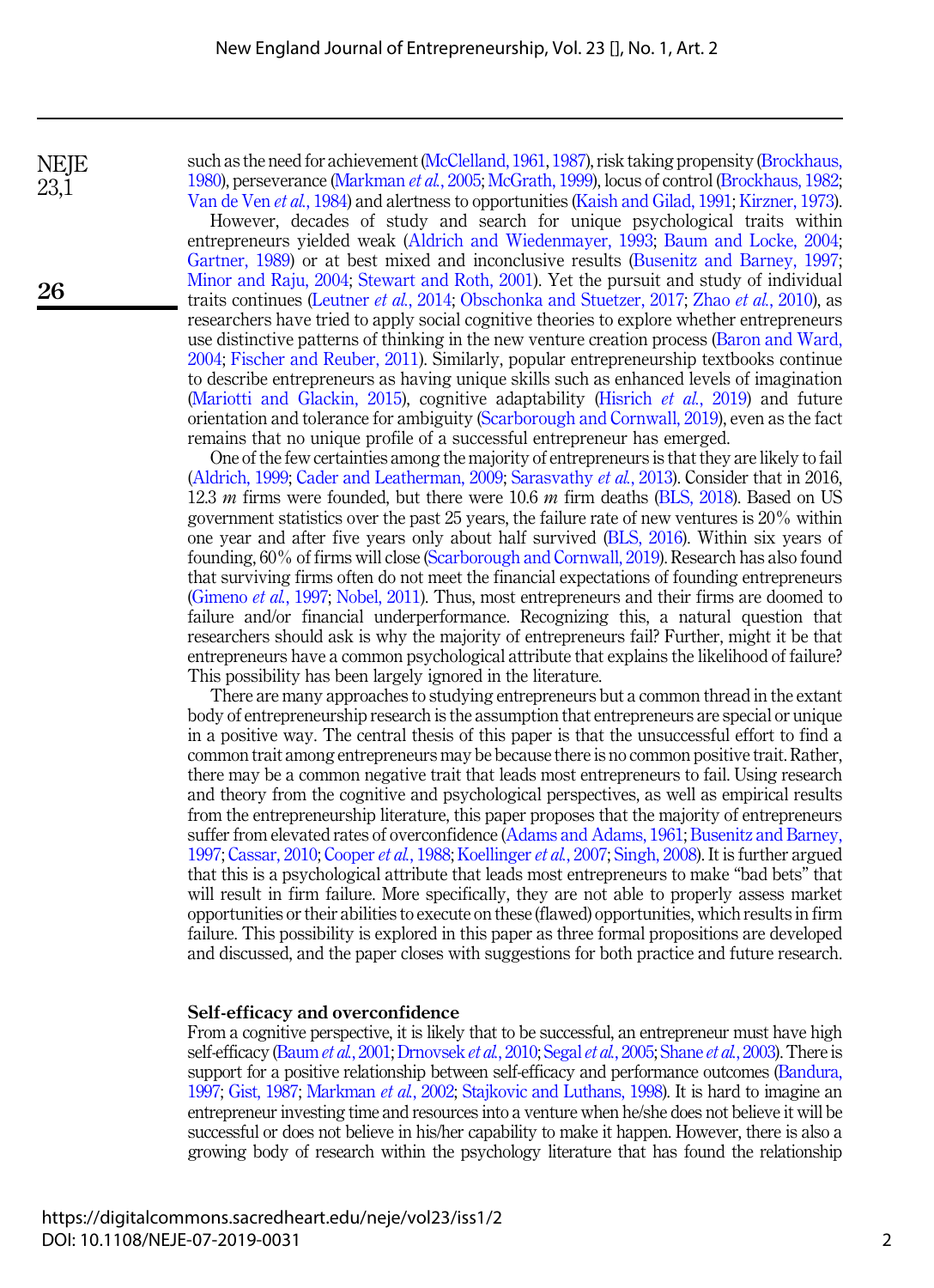between self-efficacy and performance to be more complicated [\(Schmidt and DeShon, 2010](#page-13-13); [Vancouver and Purl, 2017](#page-14-4)), with elevated levels of self-efficacy often having a negative effect on performance [\(Vancouver and Kendall, 2006](#page-14-5); [Vancouver and Purl, 2017](#page-14-4); [Vancouver](#page-14-6) et al., 2001, [2002](#page-14-7); [Yeo and Neal, 2006\)](#page-15-3). [Schmidt and DeShon \(2010\)](#page-13-13) explored the negative relationship and found that task ambiguity played a moderating role. More specifically, when task ambiguity was high, self-efficacy was negatively related to performance; but for the low task ambiguity condition, self-efficacy was positively related to performance [\(Schmidt and DeShon, 2010\)](#page-13-13). These results have direct implications for entrepreneurship which is often fraught with ambiguity. Based on [Schmidt and DeShon](#page-13-13)'s (2010) findings, we would expect firm performance to be negatively related to self-efficacy. In addition, the literature would seem to suggest that there is a point at which elevated levels of self-efficacy cross over to an unhealthy level and negatively affects performance [\(Vancouver](#page-14-6) et al., 2001, [2002;](#page-14-7) [Yeo and Neal, 2006\)](#page-15-3). Put another way, elevated self-efficacy morphs into overconfidence.

[Fischoff](#page-11-7) *et al.* (1977) define overconfidence as the tendency to exaggerate the extent of what one knows is correct. Entrepreneurs may be particularly susceptible to the pitfalls of overconfidence. Research has shown that entrepreneurs have a tendency to overestimate their decision-making abilities ([Busenitz and Barney, 1997;](#page-10-4) [Koellinger](#page-12-9) et al., 2007; [Trevelyan, 2008](#page-14-8), [2011\)](#page-14-9) and exaggerate the strengths of their firms relative to the competition [\(Moore and Cain,](#page-13-14) [2007;](#page-13-14) Simon et al.[, 2000\)](#page-14-10). Even when they have experienced failures in the past, serial entrepreneurs continue to remain optimistic about new firm success [\(Ucbasaran](#page-14-11) et al., 2010). These factors are likely to explain why entrepreneurs have been found to overestimate the chances for firm success [\(Cassar, 2010](#page-10-9); [Cooper](#page-11-4) *et al.*, 1988; [Singh, 2008\)](#page-14-2), manage their firms poorly once in the market [\(Invernizzi](#page-12-11) et al., 2017) and operate their firms too long when it would be better to leave the market (Chen *et al.*[, 2018\)](#page-10-12). For this paper, two types of entrepreneurial overconfidence that impact pre-founding decisions are discussed – overconfidence in one's own abilities and overconfidence in the potential of their firm relative to competition. These are expanded upon in the following sections.

#### Entrepreneurs' overconfidence in their own skills and abilities

It is common for individuals to believe successes to be the result of personal abilities, but failures to be caused by external issues such as bad luck [\(Wortman](#page-15-4) et al., 1973). Further, people often believe they can control situations that are largely governed by chance ([Langer, 1975\)](#page-12-12) and overestimate the probability of favorable outcomes as a result of their actions [\(Dunning](#page-11-8) et al.[, 1989](#page-11-8); [Weinstein, 1980\)](#page-15-5). There is ample research to suggest that the average person thinks of him/herself as "above average," ([Alicke, 1985;](#page-9-3) [Brown, 1986](#page-10-13); [Dunning](#page-11-8) et al., 1989; [Weinstein,](#page-15-5) [1980\)](#page-15-5). This is obviously not possible in reality – we cannot all be above average – yet similar findings hold true across all walks of life. More than 40% of engineers believed their work to be among the top 5% of their peer co-workers ([Zenger, 1992\)](#page-15-6). In a study of firm managers, only 25% of respondents believed their firm's sales would be below the industry average [\(Larwood](#page-12-13) [and Whittaker, 1977\)](#page-12-13). Even college professors show their confidence in their abilities as 94% believed themselves to do "above average" work ([Cross, 1977\)](#page-11-9).

Although most people believe themselves superior than their peers and have great confidence in their abilities, research has consistently found that one's own assessment of personal knowledge and abilities is only modestly correlated with objective performance ([Dunning, 2005;](#page-11-10) [Dunning](#page-11-11) et al., 1990; [Falchikov and Boud, 1989](#page-11-12); [Harris and Schaubroeck,](#page-11-13) [1988;](#page-11-13) [Mabe and West, 1982](#page-12-14)). The latter is particularly true when a task is more difficult to achieve [\(Plous, 1993;](#page-13-15) [Schmidt and DeShon, 2010](#page-13-13); [Schraw and Roedel, 1994\)](#page-13-16).

These findings have clear implications for entrepreneurship as new venture creation is a complex, non-linear, open-ended process. Successfully founding a new venture requires knowledge in a number of functional areas such as marketing, finance, accounting and

**Entrepreneurs** and their overconfidence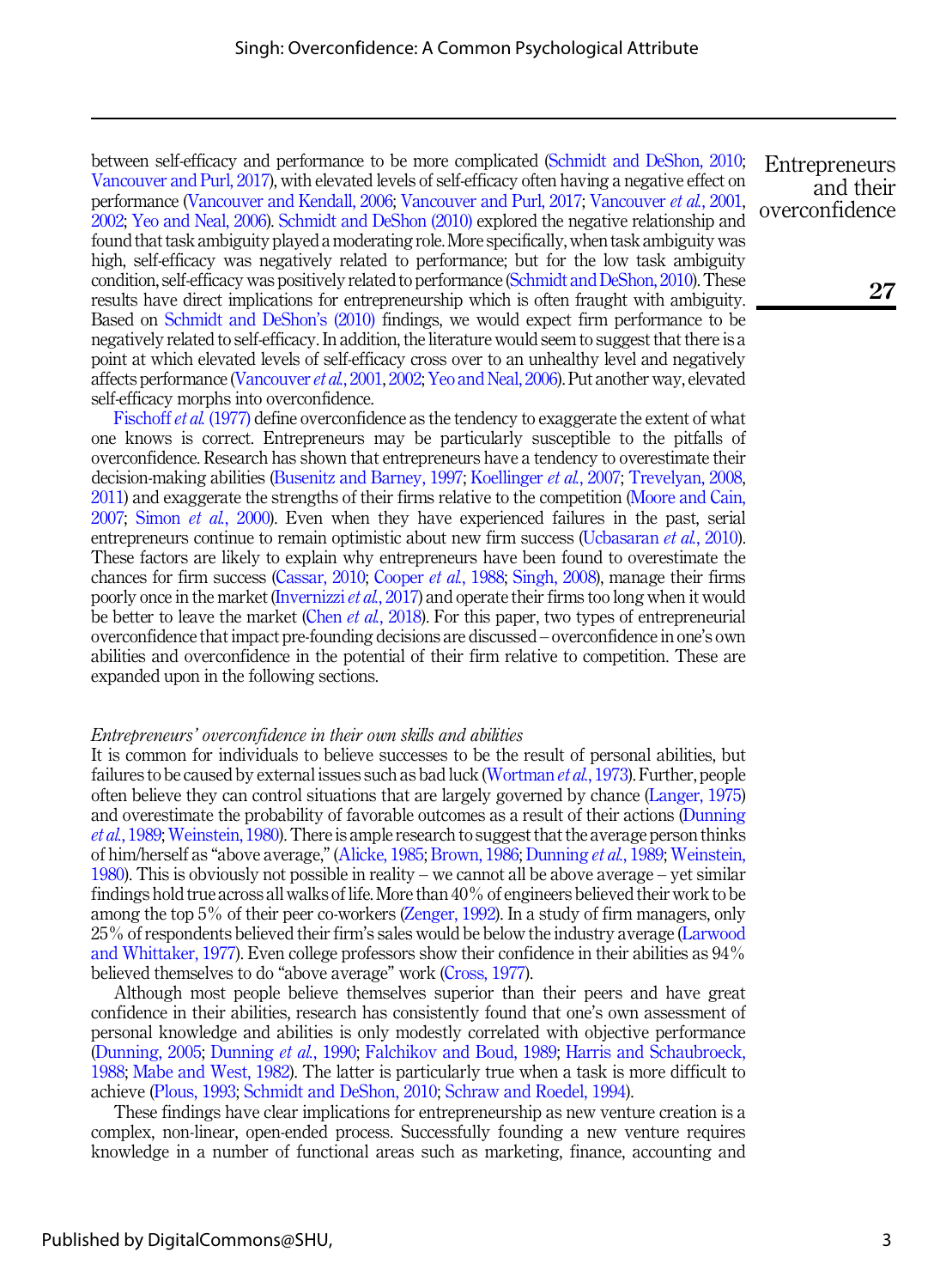strategic planning. Given the complexity and the lack of clearly defined tangible measures for success, it is not surprising that entrepreneurs exhibit strong confidence in their skills and abilities [\(Cooper](#page-11-4) et al., 1988; [Forbes, 2005;](#page-11-14) [Koellinger](#page-12-9) et al., 2007; [Moore and Swift, 2010;](#page-13-17) [Tipu](#page-14-12) [and Arain, 2011\)](#page-14-12), and studies have found entrepreneurs to suffer from overconfidence ([Camerer and Lovallo, 1999;](#page-10-14) [Robinson and Marino, 2015](#page-13-18); [Simon and Kim, 2017](#page-14-13); [Trevelyan,](#page-14-8) [2008,](#page-14-8) [2011](#page-14-9)). This is especially true among nascent entrepreneurs (NEs) – those in the process of founding their firms [\(Koellinger](#page-12-9) *et al.*, 2007) – and entrepreneurs who founded their own firms [\(Forbes, 2005](#page-11-14); [McCarthy](#page-12-15) et al., 1993), as opposed to becoming an owner of an established business and operating such ventures [\(Koellinger](#page-12-9) et al., 2007). They are also more likely to demonstrate higher levels of overconfidence than managers (Amit et al.[, 2000](#page-10-15); [Busenitz and](#page-10-4) [Barney, 1997\)](#page-10-4). It should also be noted that overconfidence is not unique to American entrepreneurs, as studies have found overconfidence to be a common trait among entrepreneurs in many other countries [\(Koellinger](#page-12-9) *et al.*, 2007; [Tipu and Arain, 2011](#page-14-12)).

Given the research showing entrepreneurial overconfidence, as well as the need for startup entrepreneurs to remain confident in themselves to overcome the risks and challenges of new venture creation, the following is proposed:

Proposition 1. Entrepreneurs who are pursuing new venture creation are overconfident in their professional skills and abilities.

#### Entrepreneurs' overconfidence in their firms' chances of success

Given its uncertainty, inherent risks and high probability of failure, entrepreneurship can be likened to gambling. The illusion of control ([Langer, 1975\)](#page-12-12) – a belief that one can determine the outcome of an uncertain event – has been used to explain gambling behavior. This has been found to be a major cognitive factor among pathological gamblers ([Griffiths, 1990](#page-11-15); [Rosenthal, 1986](#page-13-19)). Given the high failure rate of entrepreneurs and the similarities between betting and new venture creation, similar unhealthy cognitive issues may exist for entrepreneurs. While entrepreneurs control some aspects of the new venture creation process, they essentially place a bet on an uncertain future, much of which is beyond their control. Entrepreneurs may feel they have full control over whether their new ventures will be successful, but economic, social and cultural forces are examples of factors beyond their control ([Long and McMullan, 1984](#page-12-16)).

Overconfident entrepreneurs tend to ignore the competition and the strengths of direct competitors (Moore [and Cain, 2007](#page-13-14)), to introduce riskier products with lower success rates ([Simon](#page-14-10) *et al.*, 2000), to under-resource the venture, to engage less in legitimacy gaining activities and to rely less on external networks for relational resources [\(Hayward](#page-11-16) et al., 2006), all of which are considered critical for firm survival. These are all issues that are likely a result of not fully understanding the markets they are entering.

Cooper and his associates (1988) reported that over 80% of entrepreneurs in their study estimated their chances for success to be 70% or higher, with almost a third putting their chances at 100%. [Singh \(2008\)](#page-14-2) found a similar level of confidence among NEs within the Panel Study of Entrepreneurial Dynamics (PSED) dataset (for more information on the PSED, see [Reynolds, 2000](#page-13-20)). On average, the NEs within the PSED placed the odds that their firms would be operating in five years at 81.5%. More than 93% of the NEs in the PSED sample believed that there was a better than 50% chance that their firm would be operating in five years. Adding to the unrealistic nature of these beliefs is the fact that there was no difference between those NEs who had completed a business plan and those who had not; both were equally (over)confident in the viability of their ventures ([Singh, 2008\)](#page-14-2). Obviously, these figures do not comport with the true survival rates of new firms. They suggest a certain level of delusion that many entrepreneurs have about their ventures and the chances for success.

**NEIE** 23,1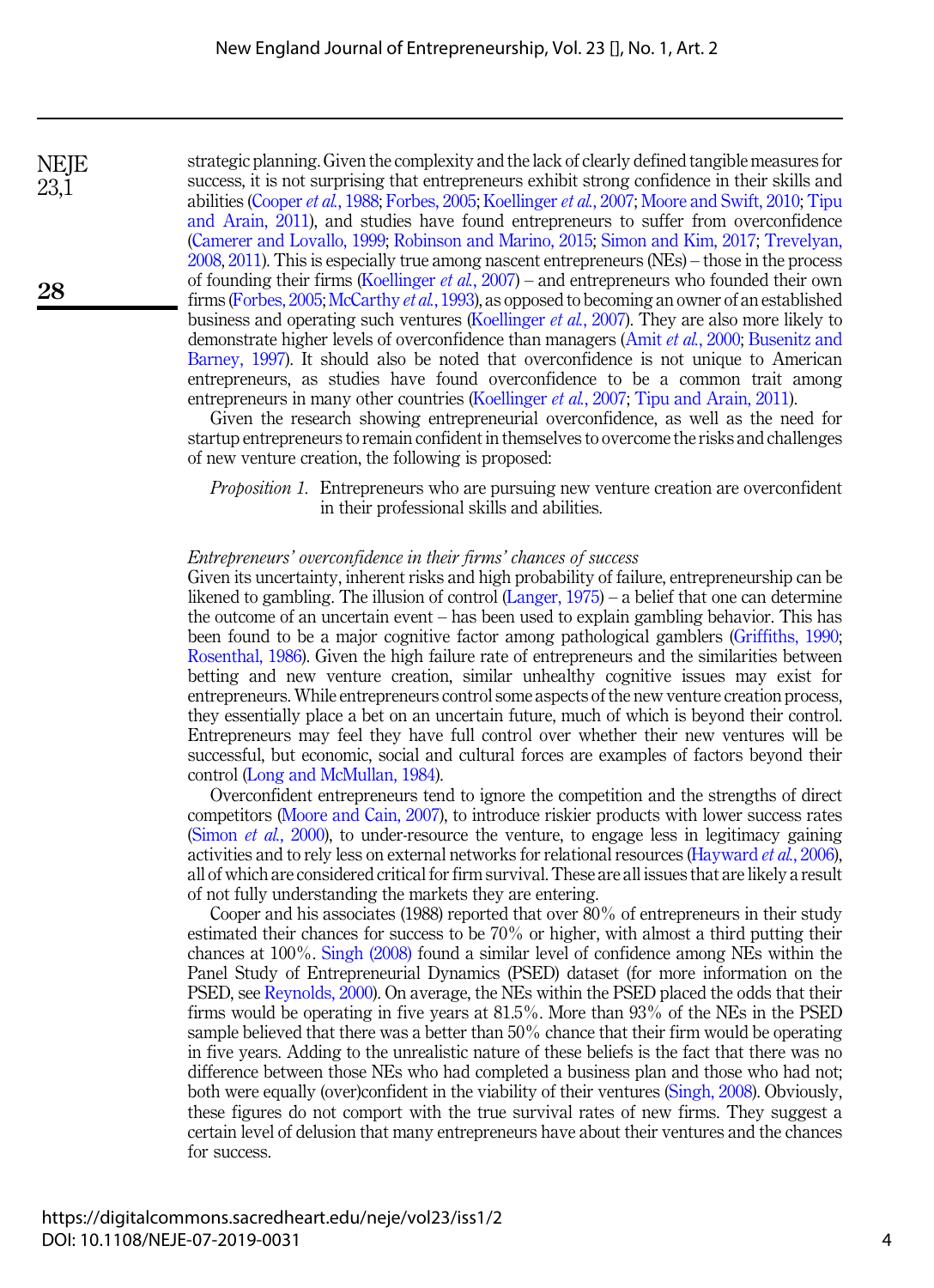Overconfidence may cause entrepreneurs to fail to appreciate the difficulty of achieving success with their new ventures. This may be due to errors in one's command of the relevant facts of the situation ([Busenitz and Barney, 1997\)](#page-10-4), and the tendency to overestimate potential sales and profits, and to cling to those estimates when they fail to materialize ([Bazerman,](#page-10-16) [1990;](#page-10-16) [Bazerman and Samuelson, 1983](#page-10-17)). This results in the following proposition

*Proposition 2.* Entrepreneurs who are pursuing new venture creation are overconfident in the odds of success for their new ventures.

#### Entrepreneurs' overconfidence results in firm failure

[Adams and Adams \(1961\)](#page-9-2) blame the gap between rosy expectations for future success and actual performance on the overconfidence effect. Overconfidence can also reduce entrepreneurs' perceptions of risk associated with their firms [\(Kannadhasan](#page-12-17) et al., 2014). This is problematic because research has shown that individuals who perceive less risk than others are more likely to found entrepreneurial firms [\(Forlani and Mullins, 2000](#page-11-17); [Simon](#page-14-10) et al., 2000). An error in risk assessment – one in which risk levels are not fully appreciated – can lead to poor decisionmaking which results in the pursuit of a risky venture [\(Hayward and Hambrick, 1997](#page-11-18); [Trevelyan, 2008\)](#page-14-8) that may not be worth founding. It has also been associated with rigidity [\(Audia](#page-10-18) et al., 2000) which may prevent an entrepreneur from changing course when a change may be warranted in order for a firm to survive and succeed.

Overconfidence and survival are negatively associated [\(Camerer and Lovallo, 1999\)](#page-10-14). Ultimately, the problem with overconfidence is that it increases the likelihood of error ([Dunning](#page-11-11) et al., 1990). Overconfidence and hubris about one's skills and abilities can lead to errors in judgment ([Hayward](#page-11-16) *et al.*, 2006; [Hogarth and Karelaia, 2008](#page-12-18); [Moore and Cain,](#page-13-14) [2007](#page-13-14)) and negatively impact strategic decision-making [\(Mehrabi and Kolabi, 2012](#page-13-21)). One study shows that entrepreneurs who are overconfident are more likely to invest financially in their firm's growth, independently of increasing sales, the presence of business partners or their specific skills in the firm's field [\(McCarthy](#page-12-15) et al., 1993). Further compounding the problem is that the introduction of a technologically advanced product or one that requires a lot of resources, tends to increase overconfidence in the product's future success ([Simon and Shrader, 2012\)](#page-14-14). Overconfidence also seems to be a better predictor of escalation of commitment bias when sales diminish than when they increase ([McCarthy](#page-12-15) et al., 1993). The result of overconfidence is that entrepreneurs who suffer from it are more likely to invest and found firms that have little chance for success. They also often compound the problem by "throwing good money after bad" even as evidence mounts that it is a bad venture idea. At best, their firms are likely to suffer from financial underperformance relative to expectations at founding and at worst may result in outright failure.

Again, since we know that most entrepreneurs fail, and there is a body of research that supports the notion that entrepreneurs tend to be overconfident, it is logical to believe that many entrepreneurs fail because of their overconfidence. Toward this end, entrepreneurs who are overconfident are more likely to underestimate risk ([Hayward](#page-11-16) *et al.*, 2006) and often fail to properly understand the resource requirements for their ventures [\(Shane and Stuart,](#page-14-15) [2002\)](#page-14-15). Further, entrepreneurs often fail to recognize that certain tasks are beyond their control ([Simon](#page-14-10) *et al.*, 2000). These conditions make them more prone to failure because of the disconnection between reality and entrepreneurs' understanding of reality.

If most entrepreneurs do indeed suffer from the negative outcomes of overconfidence, and we know that most entrepreneurial ventures will ultimately fail and/or fail to achieve the expected return on investment [\(BLS, 2016](#page-10-8); [Gimeno](#page-11-3) *et al.*, 1997; [Nobel, 2011\)](#page-13-10), then it may very well be that overconfidence is a significant factor that leads to firm failure. More formally

29

**Entrepreneurs** and their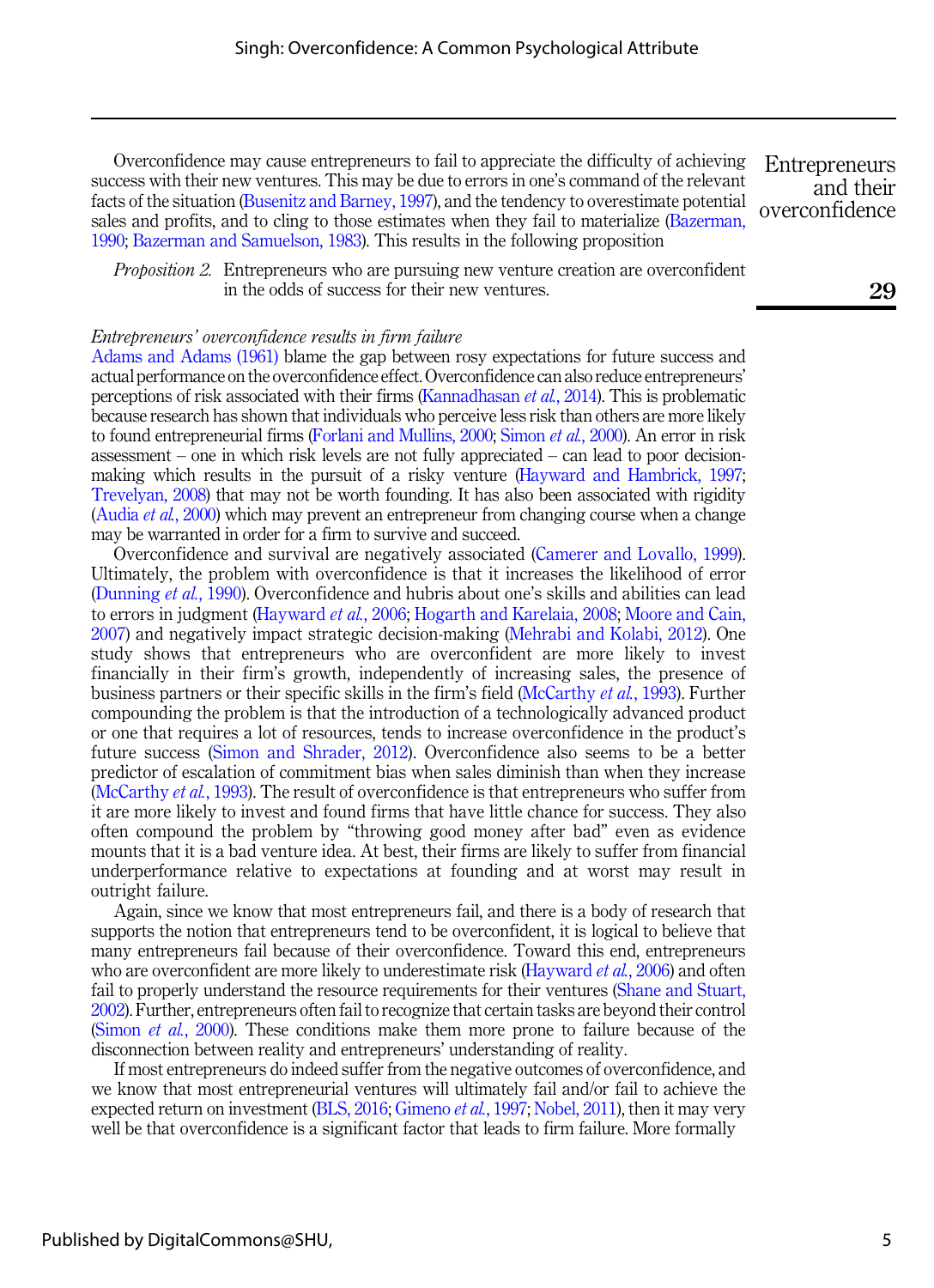Proposition 3. Overconfidence is a psychological attribute found within most entrepreneurs, and it is a significant cause of firm failure.

#### **Discussion**

The stories of successful entrepreneurs who started with little more than their dreams and hard work to beat the odds to become overnight millionaires abound in the popular press. To be sure, successful entrepreneurs are individuals who are often worthy of study, emulation and even adoration. But based on government statistics, the odds of survival and/or significant financial success remain low and successful entrepreneurs represent a relatively small subset of all entrepreneurs. The reality is that new venture formation is fraught with risk and uncertainty, and as discussed earlier, for most entrepreneurs it remains a losing proposition.

Research and the academic literature which focus on entrepreneurship have largely examined successful entrepreneurs. There are a number of reasons for this. First, it is more difficult to collect data from former entrepreneurs who are no longer in business. Contact information for individuals who have exited their firms will mostly likely have changed, and over time, will no longer be available as mail forwarding services come to an end. Second, there may be memory recall issues or potential halo effects which could bias responses about a past entrepreneurial failure (e.g. a failed entrepreneur may blame external factors rather than poor decision-making). These could have an impact that call results into question. Thus, from a practical standpoint, it is far easier and cheaper to find a sample of entrepreneurs who are successfully operating a business and collect cross-sectional questionnaire data. Carrying out a longitudinal study to observe entrepreneurs and record entrepreneurial behaviors and events leading to firm failure is both challenging and more costly. Add the pressures of completing a dissertation or publishing within the years of a tenure clock and the utility of cross-sectional data from entrepreneurs who remain in business becomes even more clear and rational.

The research that has been done on entrepreneurial failure has focused primarily on definitional issues related to failure [\(Headd, 2003;](#page-12-19) [Khelil, 2016](#page-12-20); [McGrath, 1999\)](#page-13-5), differing post-hoc sensemaking and attributions for failure by various stakeholders [\(Cardon](#page-10-19) *et al.*, 2011; [Mantere](#page-12-21) et al., 2013; [Shepherd and Cardon, 2009\)](#page-14-16) and entrepreneurial learning from past failures which lead to future entrepreneurial success ([Cope, 2011](#page-11-19); [Shepherd, 2003](#page-14-17); [Ucbasaran](#page-14-18) et al.[, 2013](#page-14-18); [Yamakawa and Cardon, 2015\)](#page-15-7). Effectively, the "failure literature" has had an inherent positive spin – failures are not bad – they are just a step toward future success. But not all failed entrepreneurs go on to second ventures, and there is very little real-time analysis of entrepreneurs as they fail, and this has greatly limited our knowledge of why most entrepreneurial ventures end in failure and/or fail to achieve the expected levels of success ([BLS, 2016;](#page-10-8) [Gimeno](#page-11-3) *et al.*, 1997). This may be a significant contributing factor for there has been no real change in the rate of success or failure of new ventures over the past several decades, even as there has been significant growth in research and academic programs focusing on entrepreneurship. In addition, it may also be the reason that researchers have not been able to identify a unique trait or clear psychological profile of entrepreneurs despite the long-term efforts to do so.

This paper suggests there is a darker side of entrepreneurs that the majority may suffer from an unhealthy level of overconfidence which directly leads to failure of their new ventures. As discussed in this paper, entrepreneurial overconfidence prevents entrepreneurs from properly assessing the weaknesses and threats of their potential new ventures, and the market conditions surrounding their firms, which leads them to pursue flawed opportunities. In addition, they compound the problem by overestimating their own individual skills and abilities to execute on their perceived (flawed) opportunities and/or use inadequate

**NEIE** 23,1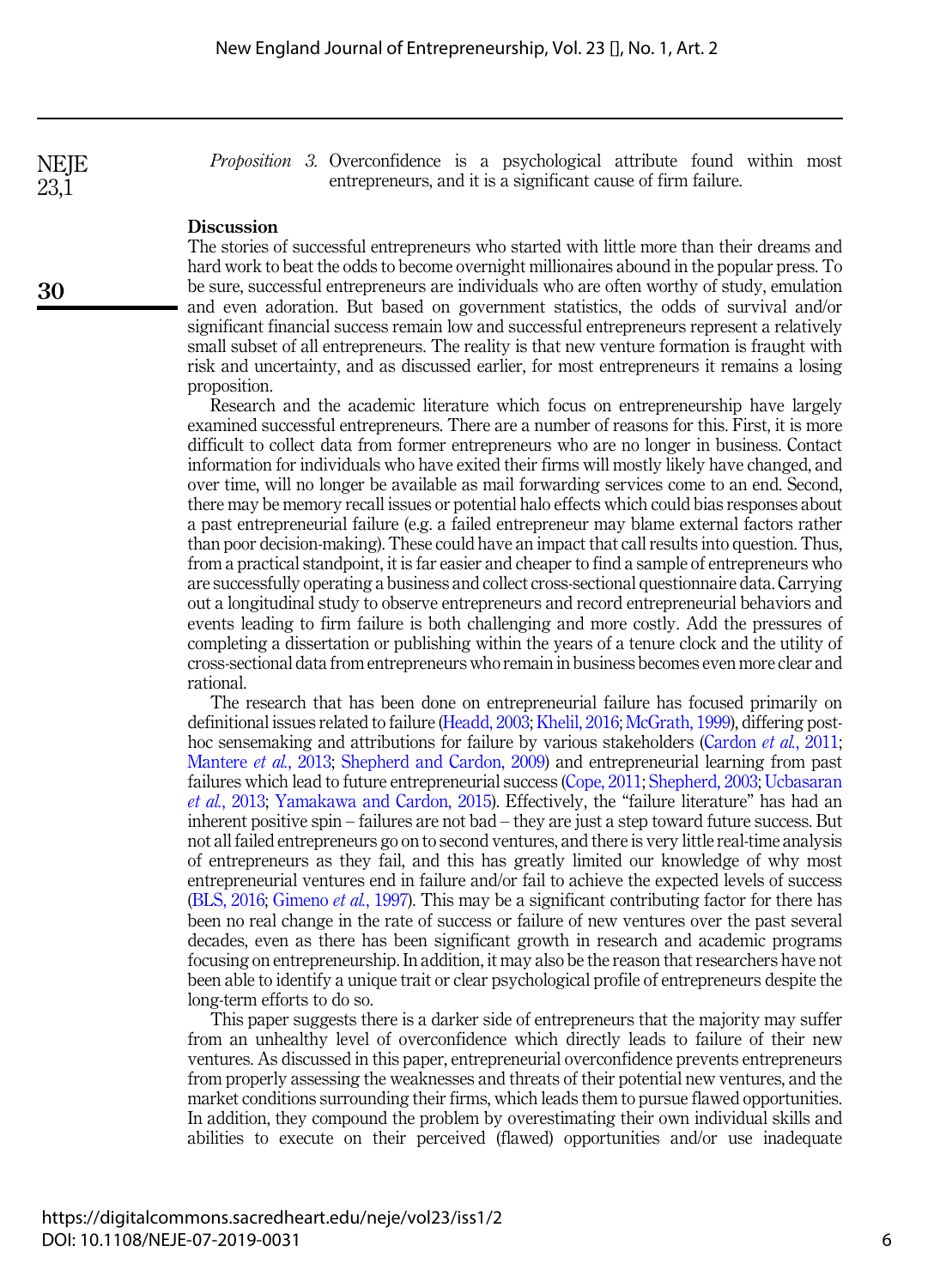implementation strategies. Thus, pre-founding overconfidence ultimately leads to future firm failure. If this is true it opens a new vein of entrepreneurship research that has largely been ignored in the extant literature. More specifically, that there is a common trait among the majority of entrepreneurs – they are gamblers (i.e. irrational risk takers) who might have traits of narcissism. By studying the majority of entrepreneurs, represented by those who have failed, researchers may be able to find the elusive common characteristic or trait of entrepreneurs. If such a common trait was identified, it would yield new insights about entrepreneurs and how best to reduce the incidence of failure.

Recognizing that there is a fine line between being confident and being overconfident, there is no intention to suggest that one needs to be "cured" of the urge to start a business. Rather, many would-be entrepreneurs and stakeholders in their businesses would benefit from being more aware of the pitfalls that can result from the false sense of confidence that many entrepreneurs feel. Obviously, the propositions need to be empirically verified, but if they are supported, then new knowledge and pedagogies can be used to attack the high rate of firm failure. Through screening, education, training, mentoring and even treatment in some cases, those who should not found ventures might be prevented from facing the economic, social and psychological problems that come from failing.

#### Implications for practice

Firm founding results in money being spent and flowing into the economy rather than saved and remaining on the sidelines. For this reason, some economists and public policy makers may not be interested in reducing firm failure rates. However, at the individual (microeconomic) level the economic costs of failure can be devastating. The social costs (e.g. loss of friends who invested in the venture, divorce) and psychological costs (e.g. loss of confidence, stress, depression) can also be equally devastating. Some entrepreneurs will move forward with their ventures no matter what anyone says. However, if psychological tests and tools can be developed, then some would-be entrepreneurs who would otherwise pursue poor opportunities with little chance for success may be stopped before they make terrible financial mistakes and suffer the consequences of such mistakes.

Some of these entrepreneurs who pause may decide to abandon their opportunities, while others may take more time, conduct proper research and business planning, seek advice from network contacts, make modifications to their venture ideas and become better prepared to achieve success. The resulting benefit to the society would be a significant reduction in the firm failure rate. An improvement of just a few percentage points in the firm failure rate would result in thousands of entrepreneurs not having to face the difficult challenges following a failed venture, as well as thousands of successful entrepreneurs who would create major societal benefits through increased economic productivity and job creation.

#### Implications for researchers

The primary implication of this paper for researchers is that greater focus and study of failed entrepreneurs is needed. Recognizing that the majority of new ventures fail is critical, and for some researchers, counterfactual thinking is required to overcome the prevailing implicit bias toward the socially constructed view that the majority of entrepreneurs have uniquely positive skills and are heroes who should be emulated.

Researchers should also recognize that research which focuses on studying firm failure is challenging. Even if a researcher is able to identify a suitable sample of failed entrepreneurs, such a sample is not well suited for cross-sectional retrospective questions about their entrepreneurial experiences and the causes for their failure post hoc. Memory and recall issues will be prevalent, and it does not seem likely that a failed entrepreneur will admit to having been overconfident about the venture that they failed with. Researchers will have to

**Entrepreneurs** and their overconfidence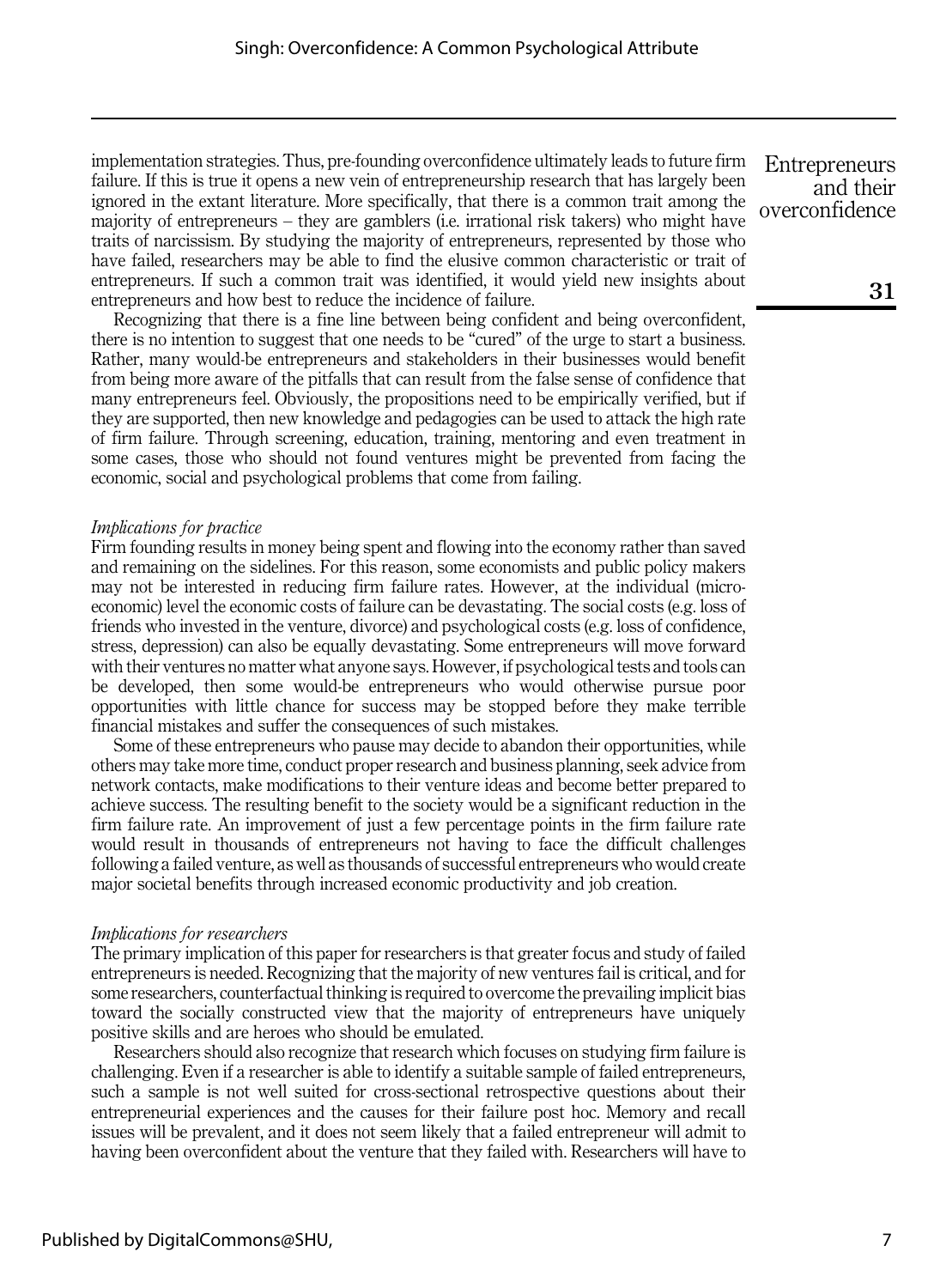work hard to try to reduce and/or prevent halo effects from influencing data collection. Ideally, researchers would conduct long-term longitudinal analyses of entrepreneurs from the prefounding time period through firm failure or the first five to ten years of business operations – whichever comes first. Recognizing the significant cost and job-related challenges (it is tough for an untenured faculty member to commit to such a risky and ambitious effort), such an effort could go a long way to understanding entrepreneurship and firm failures.

#### Limitations

There are several limitations to this paper that should be acknowledged. First, while there is general support for the propositions within the literature, they need to be empirically tested. Government statistics consistently show that most entrepreneurial startups fail, and research has found some support for a link between entrepreneurs and overconfidence; however, there has been no large scale, longitudinal study that provides support for the underlying argument in this paper that entrepreneurial overconfidence is prevalent among a majority of all entrepreneurs who pursue new venture creation and that this is the root cause of firm failure. Further study is needed.

Second, overconfidence may trigger and/or compound other reasons that most new venture startups fail. Undercapitalization, lack of experience, educational attainment, weak social networks and many other factors play a part in firm failure, and this paper does not discuss these factors or how they may play a part relative to entrepreneurial overconfidence. The focus of this paper is solely on overconfidence, and while many entrepreneurs tend to be overconfident and most fail, this could be a spurious relationship that is not causal.

Finally, it is possible that studying failed entrepreneurs may not be as promising or as effective as studying those entrepreneurs who succeed. The argument has been made in this paper that since the majority of entrepreneurs fail and relatively little research has been conducted on entrepreneurs who fail in real time (not post hoc), new insights and knowledge can be gained by studying these entrepreneurs. Without additional study, there is no guarantee that new knowledge would be gained or that it would lead to better outcomes for entrepreneurs in general. This remains to be seen.

#### Future research

The limitations identified above not withstanding this paper offer the possibility for new directions of inquiry that have been largely ignored in the literature. In order to fully test the propositions, it is suggested that a multi-year, longitudinal study be conducted on NEs through the formation and founding of their ventures. These NEs could include MBA entrepreneurship students, individuals working with the US Small Business Administration to seek funding or other programs that cater to individuals interested in entrepreneurship. By studying these entrepreneurs pre-founding, psychological analyses and survey items could be used to assess their level of self-efficacy/confidence and those who suffer from overconfidence could be identified. Then, data need to be collected quarterly or every six months as these entrepreneurs found their ventures and operate them over time. By collecting data over three to six years, the impact of overconfidence  $-$  if any  $-$  could be determined. By including other appropriate variables such as financial capital invested, social network characteristics, industry experience, educational attainment and other control variables such as race, age, gender, industry outlook, economic conditions, etc., the importance of overconfidence could be isolated. If those entrepreneurs who are identified as suffering from overconfidence pre-founding are more likely to fail, there would be support for the propositions in this paper, and it would greatly enhance our knowledge of entrepreneurship.

As far as testing for overconfidence, there are a number of established self-efficacy scales (Anna et al.[, 2000](#page-10-20); [DeNoble](#page-11-20) et al., 1999; [Sherer](#page-14-19) et al., 1982) within the literature that can be used

**NEIE** 23,1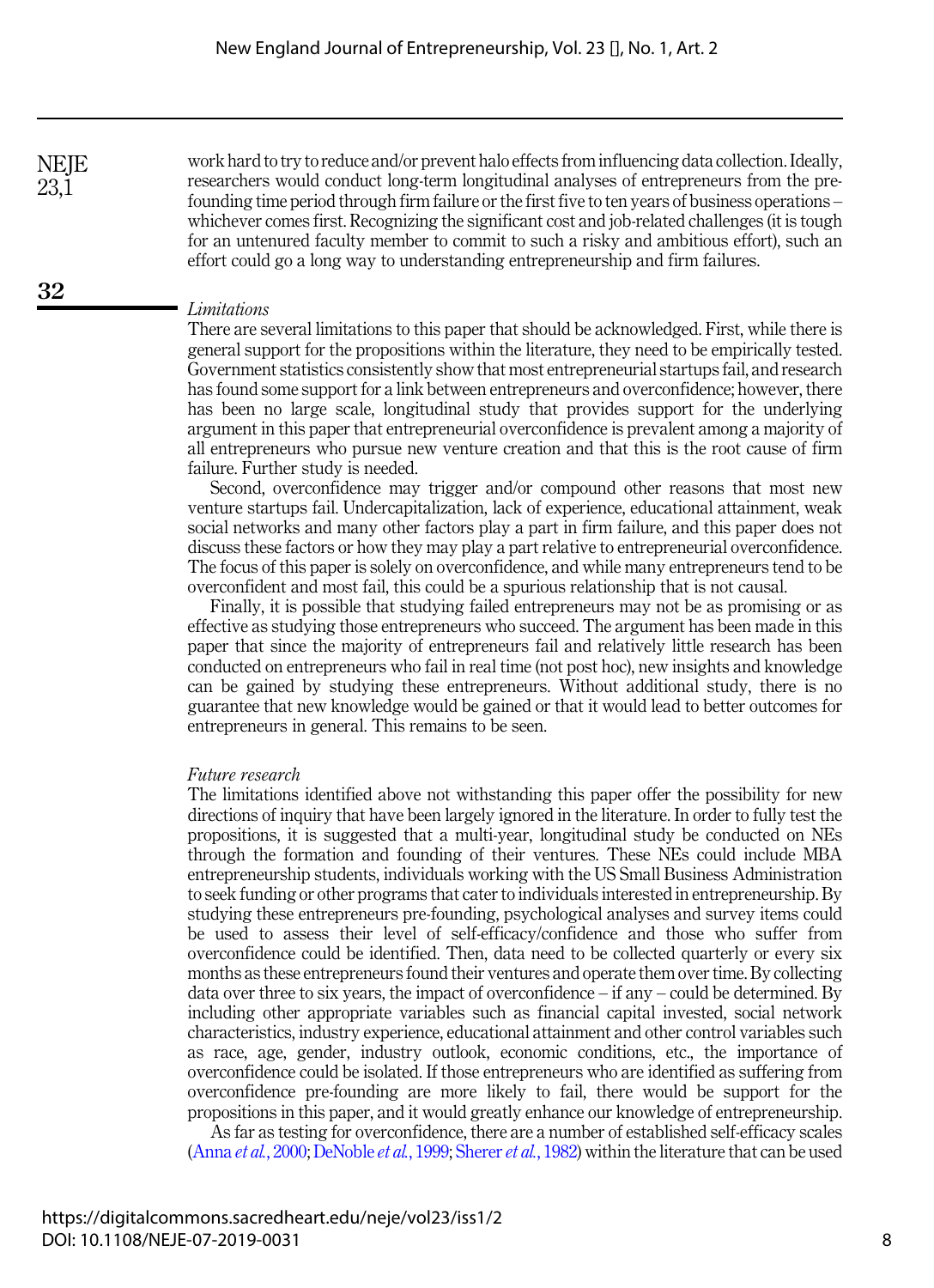to capture entrepreneurial confidence and overconfidence. In a laboratory study, [Artinger](#page-10-21) [and Powell \(2012\)](#page-10-21) were able to study overconfidence as the difference between subjects' decisions when uninformed about their abilities and when partially informed about their abilities to successfully enter markets. More recently, Invernizzi et al. (2017) used financial data and measured overconfidence as the difference between budget estimates and actual earnings and equity. Thus, firm and individual data can be used to measure overconfidence depending on research needs.

If the propositions are supported by empirical research, testing to find the optimal level of confidence should also be conducted. Where the line between healthy confidence and unhealthy overconfidence is unclear but is an important question that may help predict which entrepreneurs will be more successful. This stream of research could result in screening tools and methods for identifying entrepreneurs who are most likely to fail. It would be counter to the traditional goal of research that has sought to identify the traits and processes of successful entrepreneurs.

#### Concluding thoughts

One would be hard pressed to identify another field of study or science which largely ignores more than half of the population subjects, and yet, that is where we stand after decades of effort to understand entrepreneurs and entrepreneurial processes. This paper makes an important contribution to the entrepreneurship and psychology literatures by proposing that a greater focus on failed entrepreneurs could yield important new knowledge. To date, there has been little research conducted on unsuccessful entrepreneurs or on possible cognitive defects entrepreneurs may have, relative to the number of studies that have examined successful entrepreneurs and the possibility of unique positive traits they may have. Many people, including many entrepreneurship scholars, hold a very positive view of entrepreneurs. This view has created a research frame that has been dominated by the study of successful entrepreneurs and the search for uniquely positive characteristics of entrepreneurs relative to the general population. Perhaps it is time for a different approach to try to unlock new knowledge which could have the added benefit of reducing the rate of new venture failure. Specifically, it is argued in this paper that entrepreneurial overconfidence is a mental attribute that most entrepreneurs have and that it impacts decision-making prior to firm founding. Further, it has significant negative performance implications that result in firm failure.

The research propositions in this paper should be tested. Much more future research, particularly longitudinal research, is needed which studies the persistently high firm failure rates of entrepreneurs and to develop the theory in this important area. Increasing the study of failed entrepreneurs and increased emphasis on the issues raised in this paper may spur new lines of research and knowledge that lead to better entrepreneurial outcomes.

#### References

<span id="page-9-2"></span>Adams, J.K. and Adams, P.A. (1961), "Realism of confidence judgements", Psychological Review, Vol. 68, pp. 33-45.

<span id="page-9-1"></span><span id="page-9-0"></span>Aldrich, H.E. (1999), Organizations Evolving, Sage, London.

- Aldrich, H.E. and Wiedenmayer, G. (1993), "From traits to rates: an ecological perspective on organizational foundings." in Katz, J.A. and Brockhaus, R.H. Sr (Eds), Advances in Entrepreneurship, Firm Emergence, and Growth, JAI Press, Greenwich, CT, pp. 45-195.
- <span id="page-9-3"></span>Alicke, M.D. (1985), "Global self-evaluation as determined by the desirability and controllability of trait adjectives", Journal of Personality and Social Psychology, Vol. 49, pp. 1621-1630.

**Entrepreneurs** and their overconfidence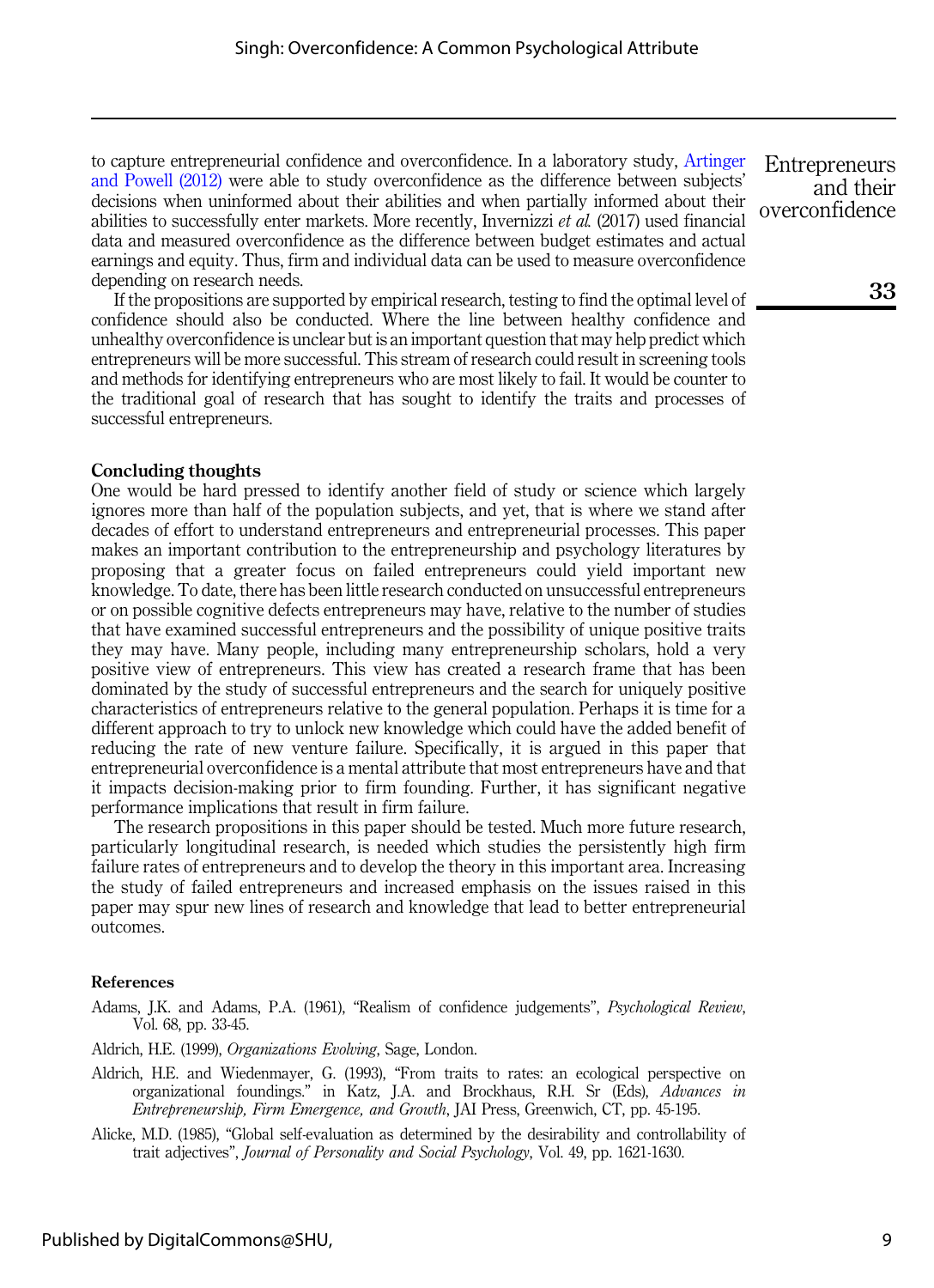| NEJE<br>23,1 |  |
|--------------|--|
|              |  |

- <span id="page-10-15"></span>Amit, R., MacCrimmon, K.I., Zietsma, C. and Oesch, J.M. (2000), "Does money matter? Wealth attainment as the motive for initiating growth-oriented technology ventures", Journal of Business Venturing, Vol. 16, pp. 119-143.
- <span id="page-10-20"></span>Anna, A.L., Chandler, G.N., Jansen, E. and Mero, N.P. (2000), "Women business owners in traditional and non-traditional industries", Journal of Business Venturing, Vol. 15, pp. 279-303.
- <span id="page-10-21"></span>Artinger, S. and Powell, T.C. (2012), "Entrepreneurial failure: statistical and psychological explanations", Strategic Management Journal, Vol. 37, pp. 1047-1064.
- <span id="page-10-18"></span>Audia, P.G., Locke, E.A. and Smith, K.G. (2000), "The paradox of success", Academy of Management Journal, Vol. 43, pp. 837-853.
- <span id="page-10-11"></span>Bandura, A. (1997), Self-efficacy: The Exercise of Control, Freeman, New York.
- <span id="page-10-5"></span>Baron, R.A. and Ward, T.B. (2004), "Expanding entrepreneurial cognition's toolbox: potential contributions from the field of cognitive science", Entrepreneurship: Theory and Practice, Vol. 28, pp. 553-573.
- <span id="page-10-3"></span>Baum, J.R. and Locke, E.A. (2004), "The relationship of entrepreneurial traits, skill, and motivation to subsequent venture growth", Journal of Applied Psychology, Vol. 89, pp. 587-598.
- <span id="page-10-10"></span>Baum, J.R., Locke, E.A. and Smith, K.G. (2001), "A multidimensional model of venture growth", Academy of Management Journal, Vol. 44, pp. 292-304.
- <span id="page-10-16"></span>Bazerman, M.H. (1990), *Judgment in Managerial Decision-Making*, 2nd ed., John Wiley and Sons, New York.
- <span id="page-10-17"></span>Bazerman, M. and Samuelson, W.F. (1983), "I won the auction but don't want the prize", *Journal of* Conflict Resolution, Vol. 27, pp. 618-634.
- <span id="page-10-0"></span>Birch, D.L. (1987), Job Creation in America, The Free Press, New York.
- <span id="page-10-8"></span>BLS (2016), "Entrepreneurship and the US economy: chart 3. survival rates of establishments, by year started and number of years since starting, 1994-2015", in percent, available at: [https://www.bls.](https://www.bls.gov/bdm/entrepreneurship/bdm_chart3.htm) [gov/bdm/entrepreneurship/bdm\\_chart3.htm](https://www.bls.gov/bdm/entrepreneurship/bdm_chart3.htm) (accessed 15 May 2019).
- <span id="page-10-7"></span>BLS (2018), "Economic news release table 8. private sector establishment births and deaths, seasonally adjusted", available at: <https://www.bls.gov/news.release/cewbd.t08.htm> (accessed 7 October 2019).
- <span id="page-10-1"></span>Brockhaus, R.H. (1980), "Risk taking propensity of entrepreneurs", Academy of Management Journal, Vol. 23, pp. 509-520.
- <span id="page-10-2"></span>Brockhaus, R.H. (1982), "The psychology of the entrepreneur", in Kent, C.A., Sexton, D.L. and Vesper, K.H. (Eds), *Encyclopedia of Entrepreneurship*, Prentice Hall, Englewood Cliffs, NJ, pp. 39-57.
- <span id="page-10-13"></span>Brown, J.D. (1986), "Evaluations of self and others: self-enhancement biases in social judgments", Social Cognition, Vol. 4, pp. 353-376.
- <span id="page-10-4"></span>Busenitz, L.W. and Barney, J.B. (1997), "Differences between entrepreneurs and managers in large organizations: biases and heuristics in strategic decision-making", Journal of Business Venturing, Vol. 12, pp. 9-30.
- <span id="page-10-6"></span>Cader, H.A. and Leatherman, J.C. (2009), "Small business survival and sample selection bias", Small Business Economics, Vol. 21, pp. 2-17.
- <span id="page-10-14"></span>Camerer, C.F. and Lovallo, D. (1999), "Overconfidence and excess entry: an experimental approach", American Economic Review, Vol. 89, pp. 306-318.
- <span id="page-10-19"></span>Cardon, M.S., Stevens, C.E. and Potter, D.R., (2011), "Misfortunes or mistakes? Cultural sensemaking of entrepreneurial failure", Journal of Business Venturing, Vol. 26, pp. 79-92.
- <span id="page-10-9"></span>Cassar, G. (2010), "Are individuals entering self-employment overly optimistic? An empirical test of plans and projections on nascent entrepreneur expectations", Strategic Management Journal, Vol. 31, pp. 822-840.
- <span id="page-10-12"></span>Chen, J.S., Croson, D.C., Elfenbein, D.W. and Posen, H.E. (2018), "The impact of learning and overconfidence on entrepreneurial entry and exit", Organization Science, Vol. 29, pp. 989-1009.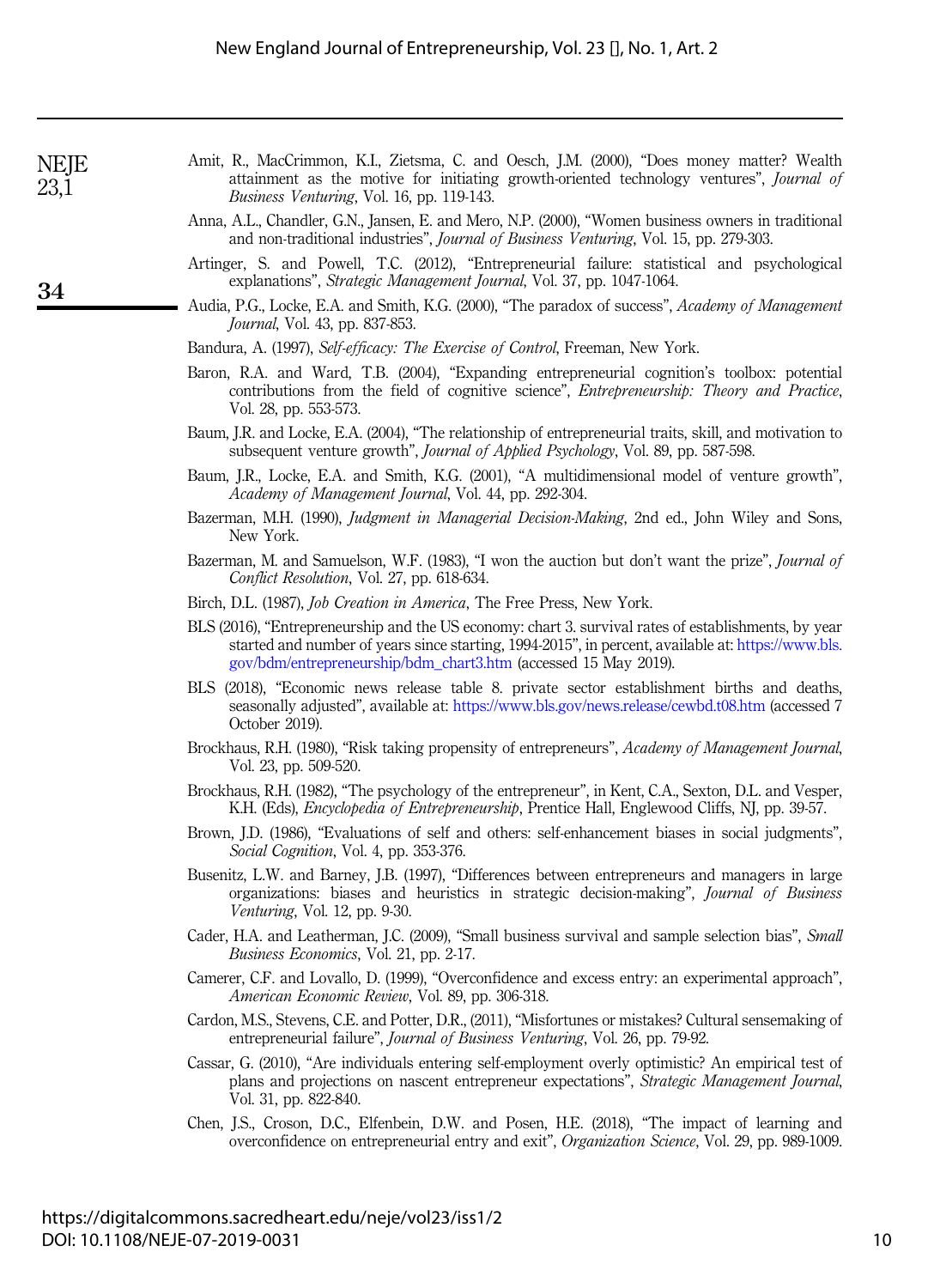- <span id="page-11-4"></span>Cooper, A.C., Dunkelberg, W.C. and Woo, C.Y. (1988), "Entrepreneurs' perceived chances for success", Journal of Business Venturing, Vol. 3, pp. 97-108. **Entrepreneurs**
- <span id="page-11-19"></span>Cope, J. (2011), "Entrepreneurial learning from failure: an interpretative phenomenological analysis", Journal of Business Venturing, Vol. 26, pp. 604-623. overconfidence
- <span id="page-11-0"></span>Cornwall, A. (2008), "Unpacking participation models, meanings and practices", Community Development Journal, Vol. 43, pp. 269-283.
- <span id="page-11-9"></span>Cross, P. (1977), "Not can but will college teaching be improved?", New Directions for Higher Education, Vol. 17, pp. 1-15.
- <span id="page-11-20"></span>DeNoble, A.F., Jung, D. and Ehrlich, S.B. (1999), "Entrepreneurial self-efficacy: the development of a measure and its relationship to entrepreneurial action", in Reynolds, W.D.B.R.D., Manigart, S., Mason, C.M., Meyer, C.D., Sapienza, H.J. and Shaver, K.G. (Eds), Frontiers of Entrepreneurship Research, P&R Publishing, Waltham, Massachusetts, pp. 73-87.
- <span id="page-11-5"></span>Drnovsek, M., Wincent, J. and Cardon, M.S. (2010), "Entrepreneurial self-efficacy and business startup: developing a multi-dimensional definition", International Journal of Entrepreneurial Behaviour and Research, Vol. 16, pp. 329-348.
- <span id="page-11-10"></span>Dunning, D. (2005), Self-insight: Roadblocks and Detours on the Path to Knowing Thyself, Psychology Press, New York.
- <span id="page-11-11"></span>Dunning, D.D., Griffin, D.W., Milojkovic, J.D. and Ross, L. (1990), "The overconfidence effect in social prediction", Journal of Personality and Social Psychology, Vol. 58, pp. 568-581.
- <span id="page-11-8"></span>Dunning, D.D., Meyerowitz, J.A. and Holzberg, A.D. (1989), "Ambiguity and self-evaluation: the role of idiosyncratic trait definitions in self-serving assessments of ability", Journal of Personality and Social Psychology, Vol. 57, pp. 1082-1090.
- <span id="page-11-12"></span>Falchikov, J.N. and Boud, D. (1989), "Student self-assessment in higher education: a metaanalysis", Review of Educational Research, Vol. 59, pp. 395-430.
- <span id="page-11-2"></span>Fischer, E. and Reuber, A.R. (2011), "Social interaction via new social media: (How) can interactions on Twitter affect effectual thinking and behavior?", Journal of Business Venturing, Vol. 26, pp. 1-18.
- <span id="page-11-7"></span>Fischhoff, B., Slovic, P. and Lichtenstein, S. (1977), "Knowing with certainty: the appropriateness of extreme confidence", Journal of Experimental Psychology: Human Perceptions and Performance, Vol. 3, pp. 552-564.
- <span id="page-11-14"></span>Forbes, D.P. (2005), "Are some entrepreneurs more overconfident than others?", Journal of Business Venturing, Vol. 20, pp. 623-640.
- <span id="page-11-17"></span>Forlani, D. and Mullins, J.W. (2000), "Perceived risks and choices in entrepreneurs' new venture decisions", Journal of Business Venturing, Vol. 15, pp. 305-322.
- <span id="page-11-1"></span>Gartner, W.B. (1989), "'Who is an entrepreneur?' is the wrong question", *Entrepreneurship: Theory and* Practice, Vol. 13, pp. 47-68.
- <span id="page-11-3"></span>Gimeno, J., Folta, T., Cooper, A. and Woo, C. (1997), "Survival of the fittest? Entrepreneurial human capital and the persistence of underperforming firms", Administrative Science Quarterly, Vol. 42, pp. 750-783.
- <span id="page-11-6"></span>Gist, M. (1987), "Self-efficacy: implications for organizational behavior and human resource management", Academy of Management Journal, Vol. 12, pp. 472-485.
- <span id="page-11-15"></span>Griffiths, M.D. (1990), "The cognitive psychology of gambling", *Journal of Gambling Studies*, Vol. 6, pp. 31-42.
- <span id="page-11-13"></span>Harris, M.M. and Schaubroeck, J. (1988), "A meta-analysis of self-supervisor, self-peer, and peersupervisor ratings", Personnel Psychology, Vol. 41, pp. 43-62.
- <span id="page-11-18"></span>Hayward, M.L.A. and Hambrick, D.C. (1997), "Explaining the premium paid for large acquisitions: evidence of CEO hubris", Administrative Science Quarterly, Vol. 42, pp. 103-127.
- <span id="page-11-16"></span>Hayward, M.L.A., Shepherd, D.A. and Griffin, D. (2006), "A hubris theory of entrepreneurship", Management Science, Vol. 52, pp. 160-172.

35

and their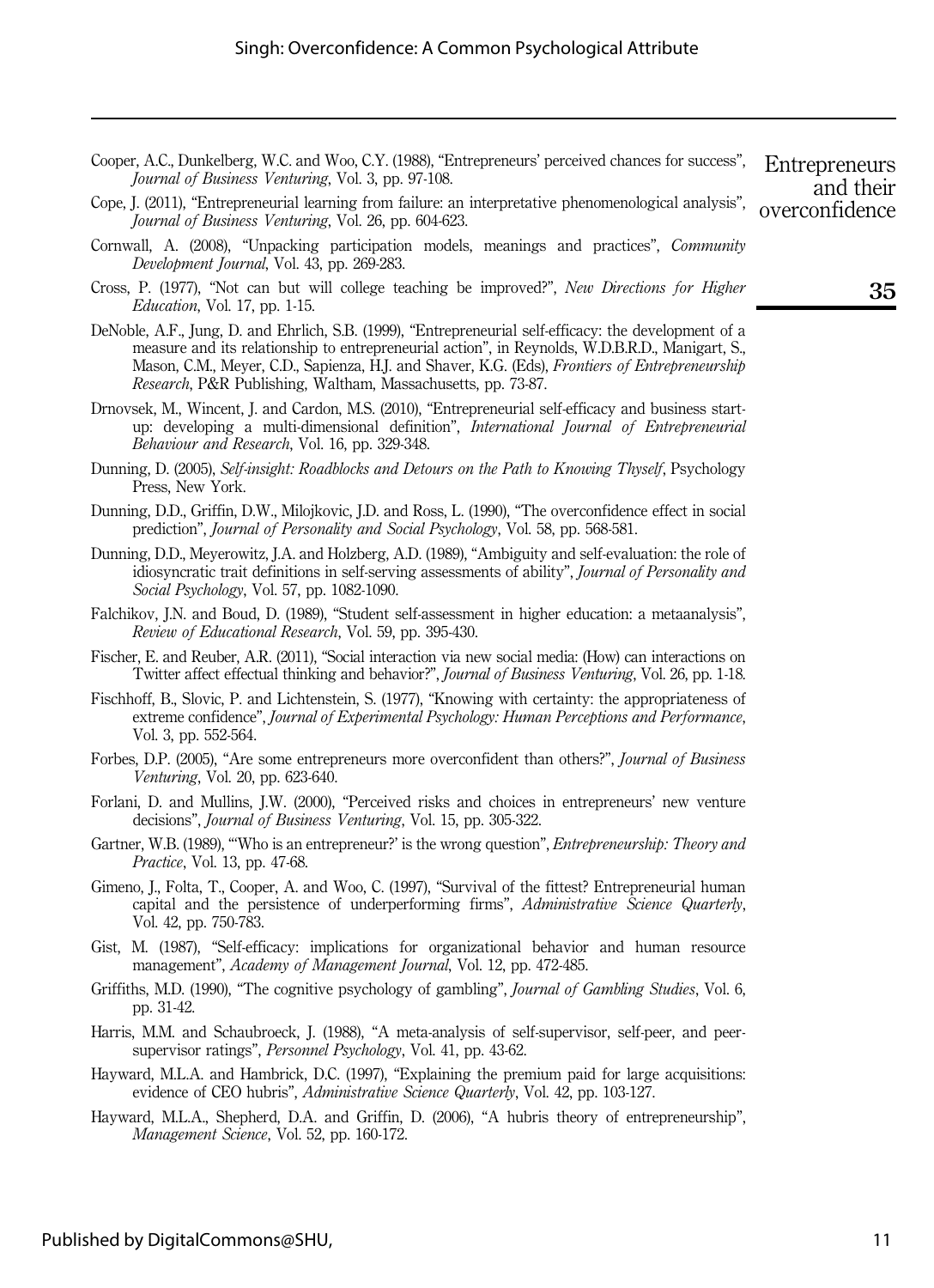<span id="page-12-21"></span><span id="page-12-20"></span><span id="page-12-19"></span><span id="page-12-18"></span><span id="page-12-17"></span><span id="page-12-16"></span><span id="page-12-15"></span><span id="page-12-14"></span><span id="page-12-13"></span><span id="page-12-12"></span><span id="page-12-11"></span><span id="page-12-10"></span><span id="page-12-9"></span><span id="page-12-8"></span><span id="page-12-7"></span><span id="page-12-6"></span><span id="page-12-5"></span><span id="page-12-4"></span><span id="page-12-3"></span><span id="page-12-2"></span><span id="page-12-1"></span><span id="page-12-0"></span>

| NEJE<br>23,1 | Headd, B. (2003), "Redefining business success: distinguishing between closure and failure", Small<br>Business Economics, Vol. 21, pp. 51-61.                                                                                                                       |
|--------------|---------------------------------------------------------------------------------------------------------------------------------------------------------------------------------------------------------------------------------------------------------------------|
|              | Hisrich, R.D., Peters, M.P. and Shepherd, D.A. (2019), <i>Entrepreneurship</i> , 11th ed., McGraw-Hill,<br>New York, NY.                                                                                                                                            |
|              | Hogarth, R.M. and Karelaia, N. (2008), "Entrepreneurial success and failure: confidence and fallible<br>judgment", Organization Science, Vol. 23, pp. 1733-1747.                                                                                                    |
| 36           | Invernizzi, A.C., Menozzi, A., Passarani, D.A., Patton, D. and Viglia, G. (2017), "Entrepreneurial<br>overconfidence and its impact upon performance", International Small Business Journal, Vol. 35,<br>pp. 709-728.                                               |
|              | Kaish, S. and Gilad, B. (1991), "Characteristics of opportunity search for entrepreneurs versus executives:<br>sources, interests, general alertness", <i>Journal of Business Venturing</i> , Vol. 6, pp. 45-61.                                                    |
|              | Kannadhasan, M., Aramvalarthan, S. and Kumar, B.P. (2014), "Relationship among cognitive biases,<br>risk perceptions and individual's decision to start a venture", <i>Decision</i> , Vol. 41, pp. 87-98.                                                           |
|              | Khelil, N. (2016), "The many faces of entrepreneurial failure: insights from an empirical taxonomy",<br>Journal of Business Venturing, Vol. 31, pp. 72-94.                                                                                                          |
|              | Kirchhoff, B. (1997), "Entrepreneurship economics", in Bygrave, W.B. (Ed.), The Portable MBA in<br><i>Entrepreneurship</i> , Wiley, New York, pp. 38-52.                                                                                                            |
|              | Kirchhoff, B.A. and Phillips, B.D. (1988), "The effect of firm formation and growth on job creation in<br>the United States", Journal of Business Venturing, Vol. 3, pp. 261-272.                                                                                   |
|              | Kirzner, I.M. (1973), Competition and Entrepreneurship, University of Chicago Press, Chicago, IL.                                                                                                                                                                   |
|              | Kirzner, I.M. (1979), Perception, Opportunity, and Profit: Studies in the Theory of Entrepreneurship,<br>University of Chicago Press, Chicago, IL.                                                                                                                  |
|              | Koellinger, P., Minniti, M. and Schade, C. (2007), "I think I can, I think I can': overconfidence and<br>entrepreneurial behavior", Journal of Economic Psychology, Vol. 28, pp. 502-527.                                                                           |
|              | Langer, E.J. (1975), "The illusion of control", <i>Journal of Personality and Social Psychology</i> , Vol. 32,<br>pp. 311-328.                                                                                                                                      |
|              | Larwood, L. and Whittaker, W. (1977), "Managerial myopia: self-serving biases in organizational<br>planning", Journal of Applied Psychology, Vol. 62, pp. 194-198.                                                                                                  |
|              | Leutner, F., Ahmetoglu, G., Akhtar, R. and Chamorro-Premuzic, T. (2014), "The relationship between<br>the entrepreneurial personality and the big five personality traits", Personality and Individual<br>Differences, Vol. 63, pp. 58-63.                          |
|              | Long, W. and McMullan, W.E. (1984), "Mapping the new venture opportunity identification process",<br>in Hornaday, J.A., Tardley, F.A., Timmons, J.A. and Vesper, K.H. (Eds), Frontiers of<br>Entrepreneurship Research, Babson College, Wellesley, MA, pp. 567-591. |
|              | Mabe, P.A. III and West, S.G. (1982), "Validity of self-evaluation of ability: a review and meta-<br>analysis", Journal of Applied Psychology, Vol. 67, pp. 280-296.                                                                                                |
|              | Mantere, S., Aula, P., Schildt, H. and Vaara, E., (2013), "Narrative attributions of entrepreneurial<br>failure", Journal of Business Venturing, Vol. 28, pp. 459-473.                                                                                              |
|              | Mariotti, S. and Glackin, C. (2015), <i>Entrepreneurship and Small Business Management</i> , 2nd ed.,<br>Pearson Prentice Hall, Upper Saddle River, NJ.                                                                                                             |
|              | Markman, G.D., Balkin, D.B. and Baron, R.A. (2002), "Inventors and new venture formation: the effects<br>of general self-efficacy and regretful thinking", <i>Entrepreneurship: Theory and Practice</i> , Vol. 27,<br>pp. 149-166.                                  |
|              | Markman, G.D., Baron, R.A. and Balkin, D.B. (2005), "Are perseverance and self-efficacy costless?<br>Assessing entrepreneurs' regretful thinking", Journal of Organizational Behavior, Vol. 26, pp. 1-19.                                                           |
|              | McCarthy, A., Schoorman, F. and Cooper, A.C. (1993), "Reinvestment decisions by entrepreneurs:<br>rational decision-making or escalation of commitment?", Journal of Business Venturing,<br>Vol. 8, pp. 9-24.                                                       |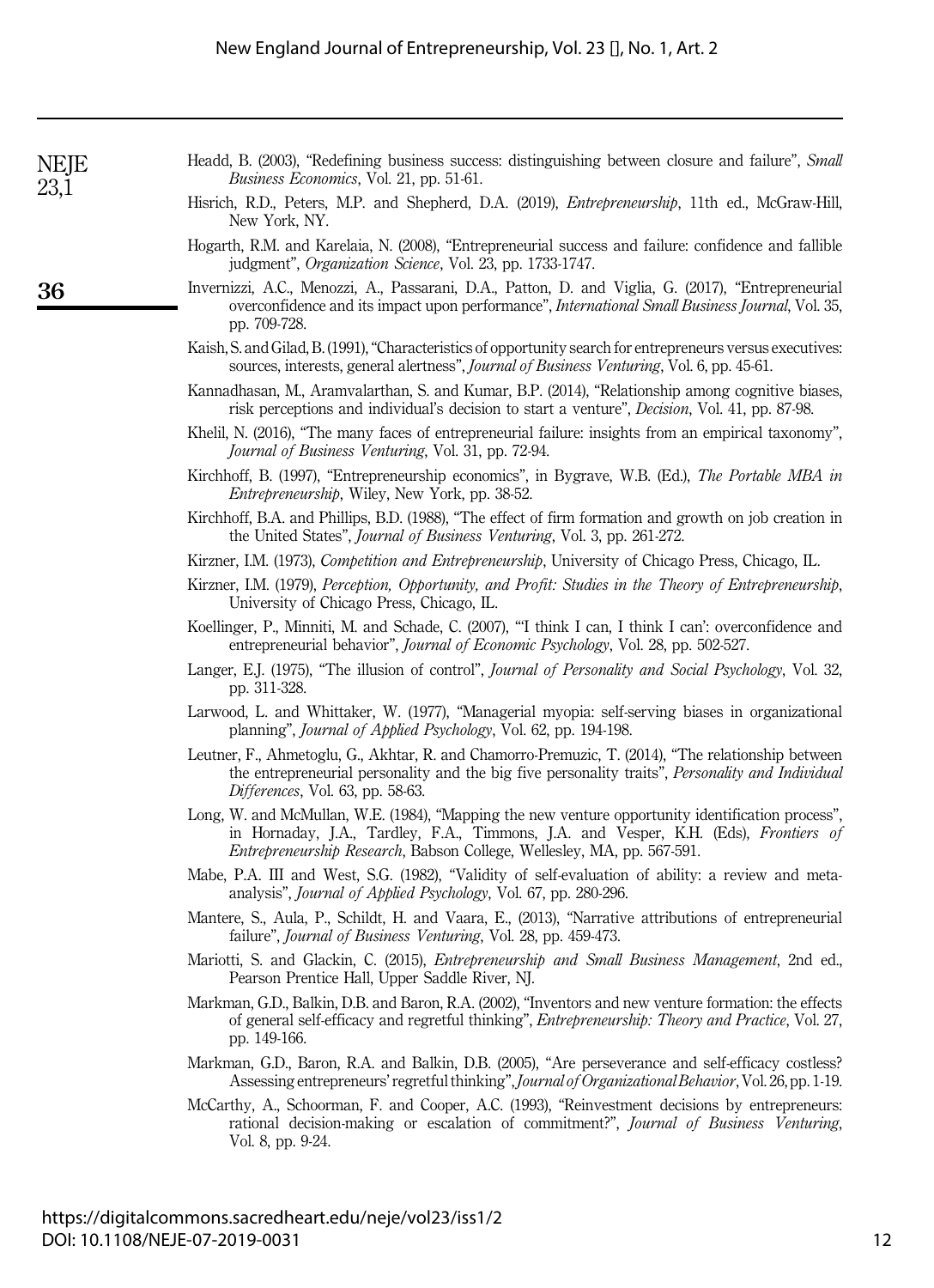<span id="page-13-1"></span>McClelland, D.C. (1961), *The Achieving Society*, D. Van Nostrand Company, Princeton, NJ.

- <span id="page-13-2"></span>McClelland, D.C. (1965), "N achievement and entrepreneurship: a longitudinal study", *Journal of* Personality and Social Psychology, Vol. 1, pp. 389- 392.
- <span id="page-13-3"></span>McClelland, D.C. (1987), "Characteristics of successful entrepreneurs", Journal of Creative Behavior, Vol. 21, pp. 219-233.
- <span id="page-13-5"></span>McGrath, R.G. (1999), "Falling forward: real options reasoning and entrepreneurial failure", Academy of Management Review, Vol. 24, pp. 13-30.
- <span id="page-13-21"></span>Mehrabi, R. and Kolabi, A.M. (2012), "Investigating effect of entrepreneur's personal attributes and cognitive heuristics on the quality of entrepreneurial strategic decision making", Global Business and Management Research: International Journal, Vol. 4, pp. 178-192.
- <span id="page-13-6"></span>Minor, J.B. and Raju, N.S. (2004), "Risk propensity differences between managers and entrepreneurs and between low- and high-growth entrepreneurs: a reply in a more conservative vein", *Journal* of Applied Psychology, Vol. 89, pp. 3-13.
- <span id="page-13-14"></span>Moore, D.A. and Cain, D.M. (2007), "Overconfidence and underconfidence: when and why people underestimate (and overestimate) the competition", Organization Behavior and Human Decision Processes, Vol. 103, pp. 197-213.
- <span id="page-13-17"></span>Moore, D.A. and Swift, S.A. (2010), "The three faces of overconfidence in organizations", in DeCremer, D., Murnigham, J.K. and van Dick, R. (Eds), Social Psychology of Organizations, Taylor and Francis, Oxford, pp. 147-184.
- <span id="page-13-10"></span>Nobel, C. (2011), "Why companies fail and how their founders can bounce back", HBS Working Knowledge, available at: [https://hbswk.hbs.edu/item/why-companies-failand-how-their-founders](https://hbswk.hbs.edu/item/why-companies-failand-how-their-founders-can-bounce-back)[can-bounce-back](https://hbswk.hbs.edu/item/why-companies-failand-how-their-founders-can-bounce-back) (accessed 15 May 2019).
- <span id="page-13-7"></span>Obschonka, M. and Stuetzer, M. (2017), "Integrating psychological approaches to entrepreneurship: the entrepreneurial personality system (EPS)", Small Business Economics, Vol. 49, pp. 203-231.
- <span id="page-13-15"></span>Plous, S. (1993), The Psychology of Judgment and Decision Making, Temple University Press, Philadelphia, PA.
- <span id="page-13-20"></span>Reynolds, P.D. (2000), "National panel study of U.S. business startups: background and methodology", Databases for the Study of Entrepreneurship, Vol. 4, pp. 153-227.
- <span id="page-13-18"></span>Robinson, A.T. and Marino, L.D. (2015), "Overconfidence and risk perceptions: do they really matter for venture creation decisions?", International Entrepreneurship and Management Journal, Vol. 11, pp. 149-168.
- <span id="page-13-19"></span>Rosenthal, R.J. (1986), "The pathological gambler's system for self-deception", *Journal of Gambling* Studies, Vol. 2, pp. 108-120.
- <span id="page-13-9"></span>Sarasvathy, S.D., Menon, A.R. and Kuechle, G. (2013), "Failing firms and successful entrepreneurs: serial entrepreneurship as a temporal portfolio", *Small Business Economics*, Vol. 40, pp. 417-434.
- <span id="page-13-8"></span>Scarborough, N.M. and Cornwall, J.R. (2019), *Essentials of Entrepreneurship and Small Business* Management, Pearson, New York.
- <span id="page-13-13"></span>Schmidt, A.M. and DeShon, R.P. (2010), "The moderating effects of performance ambiguity on the relationship between self-efficacy and performance", Journal of Applied Psychology, Vol. 95, pp. 572-581.
- <span id="page-13-16"></span>Schraw, G. and Roedel, T.D. (1994), "Test difficulty and judgment bias", Memory Cognition, Vol. 22, pp. 63-70.
- <span id="page-13-0"></span>Schumpeter, J. (1934), *The Theory of Economic Development*, Harvard University Press, Cambridge, MA.
- <span id="page-13-11"></span>Segal, G., Borgia, D. and Schoenfeld, J. (2005), "The motivation to become an entrepreneur", International Journal of Entrepreneurial Behaviour and Research, Vol. 11, pp. 42-57.
- <span id="page-13-4"></span>Sexton, D.L. (2001), "Wayne huizenga: entrepreneur and wealth creator", Academy of Management Executive, Vol. 1, pp. 40-48.
- <span id="page-13-12"></span>Shane, S., Locke, E.A. and Collins, C. (2003), "Entrepreneurial motivation", *Human Resource* Management Review, Vol. 13, pp. 257-279.

Entrepreneurs and their overconfidence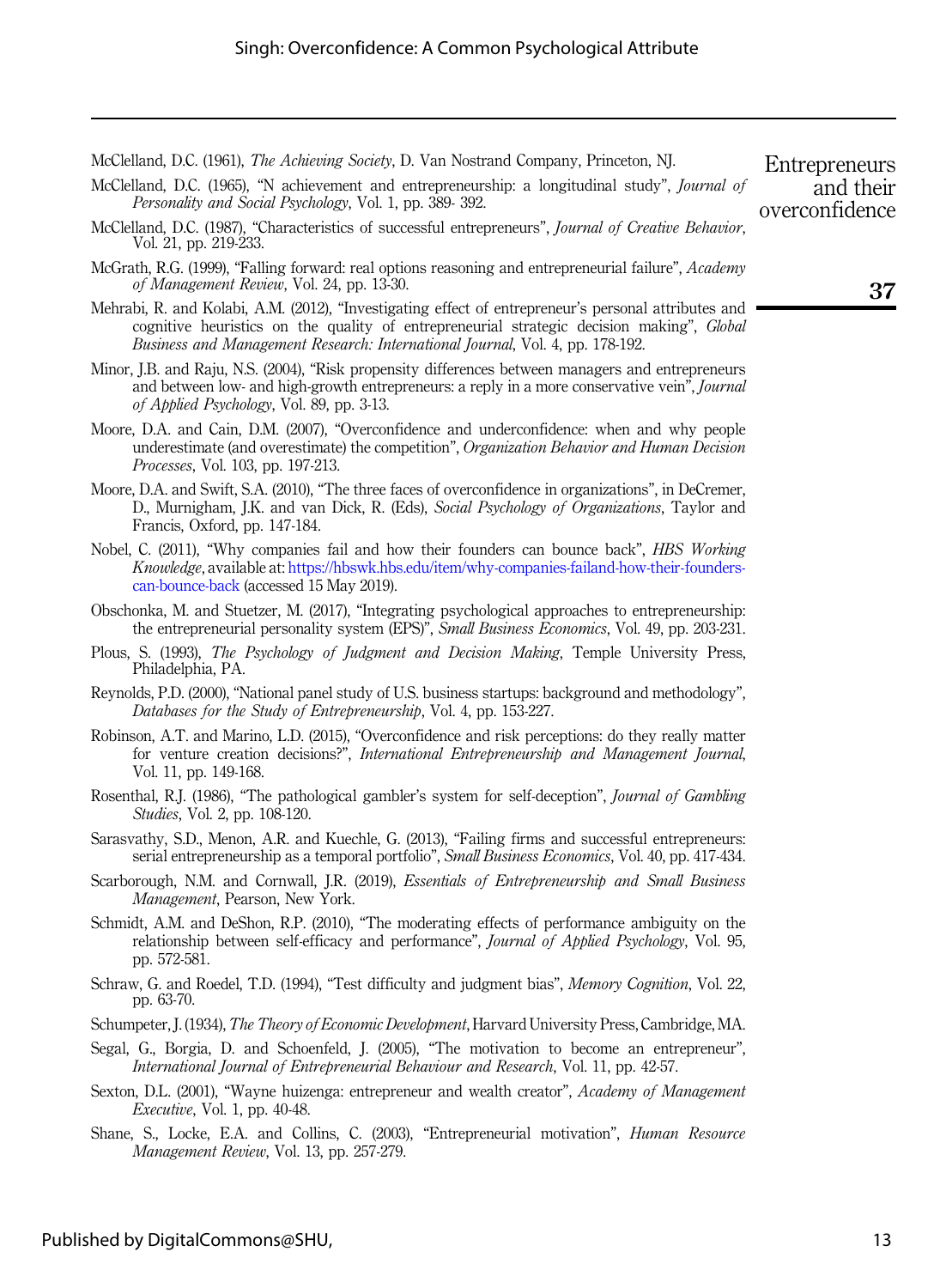| NEJE |  |
|------|--|
|      |  |
| 23   |  |
|      |  |

 $23<sup>1</sup>$ 

38

- <span id="page-14-15"></span>Shane, S. and Stuart, T. (2002), "Organizational endowments and the performance of university startups", Management Science, Vol. 48, pp. 154-171.
- <span id="page-14-17"></span>Shepherd, D.A., (2003), "Learning from business failure: propositions of grief recovery for the selfemployed", Academy of Management Review, Vol. 28, pp. 318-328.
- <span id="page-14-16"></span>Shepherd, D.A. and Cardon, M.S., (2009), "Negative emotional reactions to project failure and the self-compassion to learn from the experience", Journal of Management Studies, Vol. 46, pp. 923-949.
- <span id="page-14-19"></span>Sherer, M., Maddux, J.E., Mercandante, B., Prentice-Dunn, S., Jacobs, B. and Rogers, R.W. (1982), "The self-efficacy scale: construction and validation", *Psychological Reports*, Vol. 51, pp. 663-671.
- <span id="page-14-10"></span>Simon, M., Houghton, S.M. and Aquino, K. (2000), "Cognitive biases, risk perception, and venture formation: how individuals decide to start companies", Journal of Business Venturing, Vol. 15, pp. 113-134.
- <span id="page-14-13"></span>Simon, M. and Kim, J. (2017), "Two sources of overconfidence: incorporating disconfirming feedback in an entrepreneurial context", Journal of Small Business Strategy, Vol. 27, pp. 9-24.
- <span id="page-14-14"></span>Simon, M. and Shrader, R.C. (2012), "Entrepreneurial actions and optimistic overconfidence: the role of motivated reasoning in new product introductions", Journal of Business Venturing, Vol. 27, pp. 291-309.
- <span id="page-14-2"></span>Singh, R.P. (2008), "Exploring why so many entrepreneurs fail: is entrepreneurial overconfidence a mental defect?", paper presented at the Academy of Management Meeting, Anaheim, CA, 8-13 August.
- <span id="page-14-3"></span>Stajkovic, A.D. and Luthans, F. (1998), "Self-efficacy and work related performance: a meta-analysis", Psychological Bulletin, Vol. 124, pp. 240-261.
- <span id="page-14-1"></span>Stewart, W.H. and Roth, P.L. (2001), "Risk propensity differences between entrepreneurs and managers: a meta-analytic review", *Journal of Applied Psychology*, Vol. 86, pp. 145-153.
- <span id="page-14-12"></span>Tipu, S.A.A. and Arain, F.M. (2011), "Managing success factors in entrepreneurial ventures: a behavioral approach", International Journal of Entrepreneurial Behaviour and Research, Vol. 17, pp. 534-560.
- <span id="page-14-8"></span>Trevelyan, R. (2008), "Optimism, overconfidence and entrepreneurial activity", Management Decision, Vol. 46, pp. 986-1001.
- <span id="page-14-9"></span>Trevelyan, R. (2011), "Self-efficacy and effort in new venture development", Journal of Management and Organization, Vol. 17, pp. 2-16.
- <span id="page-14-18"></span>Ucbasaran, D., Shepherd, D.A., Lockett, A. and Lyon, S.J. (2013), "Life after business failure: the process and consequences of business failure for entrepreneurs", Journal of Management, Vol. 39, pp. 163-202.
- <span id="page-14-11"></span>Ucbasaran, D., Westhead, P., Wright, M. and Flores, M. (2010), "The nature of entrepreneurial experience, business failure and comparative optimism", *Journal of Business Venturing*, Vol. 25, pp. 541-555.
- <span id="page-14-5"></span>Vancouver, J.B. and Kendall, L. (2006), "When self-efficacy negatively relates to motivation and performance in a learning context", Journal of Applied Psychology, Vol. 91, pp. 1146-1153.
- <span id="page-14-4"></span>Vancouver, J.B. and Purl, J.D. (2017), "A computational model of self-efficacy's various effects on performance: moving the debate forward", Journal of Applied Psychology, Vol. 102, pp. 599-616.
- <span id="page-14-7"></span>Vancouver, J.B., Thompson, C.M., Tischner, E.C. and Putka, D.J. (2002), "Two studies examining the negative effect of self-efficacy on performance", Journal of Applied Psychology, Vol. 87, pp. 506-516.
- <span id="page-14-6"></span>Vancouver, J.B., Thompson, C.M. and Williams, A.A. (2001), "The changing signs in the relationships among self-efficacy, personal goals, and performance", Journal of Applied Psychology, Vol. 86, pp. 605-620.
- <span id="page-14-0"></span>Van de Ven, A.H., Hudson, R. and Schroeder, D.M. (1984), "Designing new business startups: entrepreneurial, organizational, and ecological considerations", *Journal of Management*, Vol. 10, pp. 87-107.